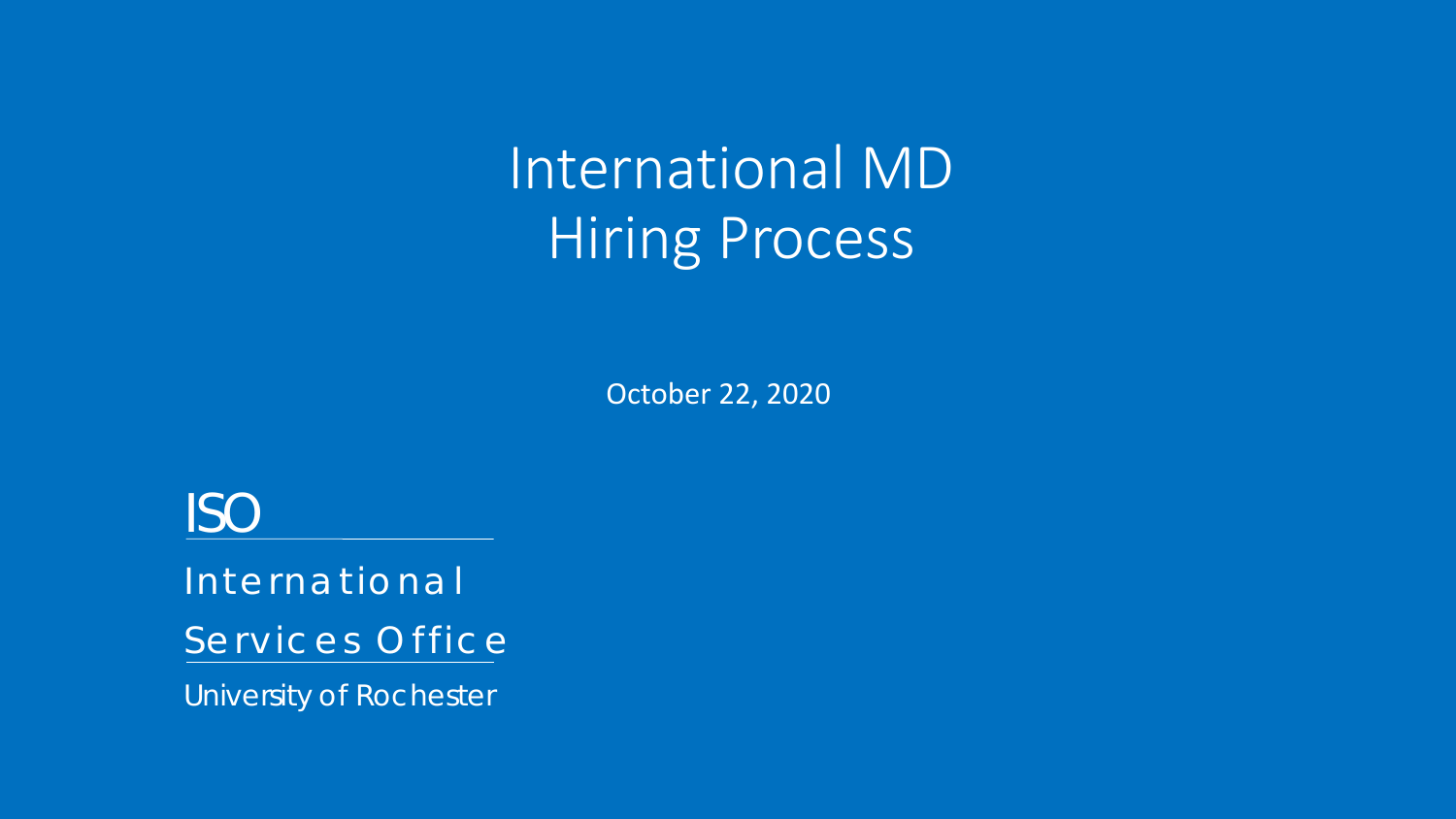### Presenters and topics

Karol G. Marciano, Associate Vice President, Regional Provider Network Development

Dr. Roger Oskvig, Professor of Clinical Medicine

**Licensure** 

Recruitment

Frank Novak, Partner, Harter

Kathy Strout

ISO

International

Services Office

University of Rochester

Immigration/Waivers/Permanent Residence

Associate Director for Scholar Services, International Services Office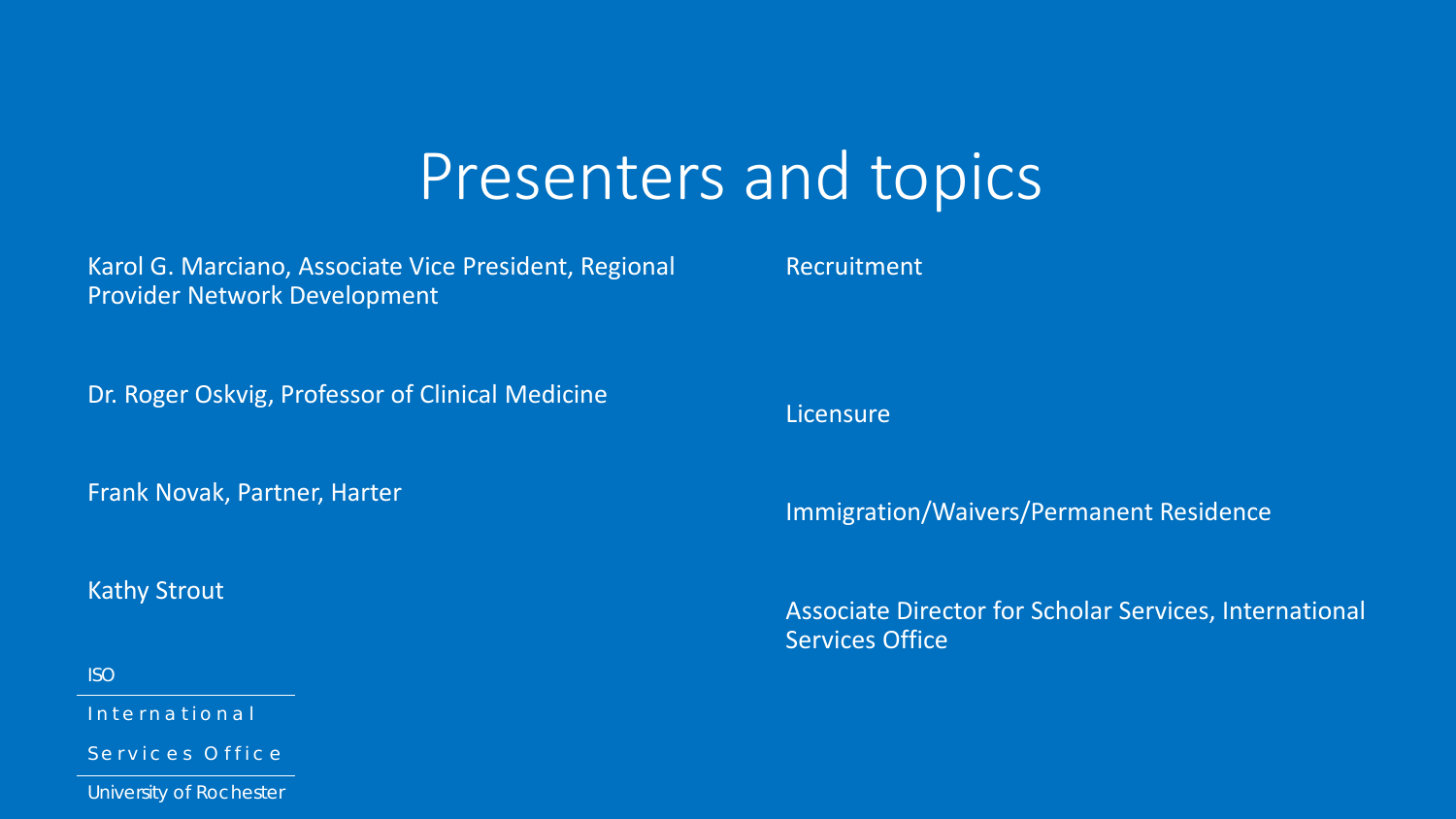#### In-House Recruitment Services for URMC & Regional Affiliates Recruitment/Immigration Process

Karol Marciano, AVP Provider Network Development Emily Whitehouse, Recruitment Specialist

- Work with key stakeholder(s) to identify recruitment needs & develop profile
- Source candidates via digital platforms, social media, professional networks and career fairs
- Initial vetting of candidates includes an Immigration Needs Assessment
- Presentation of vetted "good fit" candidates to stakeholders (Chair, Chief, Practice Adm)
- Engage Immigration Team with "final" candidates.
- In-House Recruitment Team guides (with Department) on -site visits and the process to completion
- On-boarding led by Department & Regional Affiliate Retention Team (Physician Liaisons)

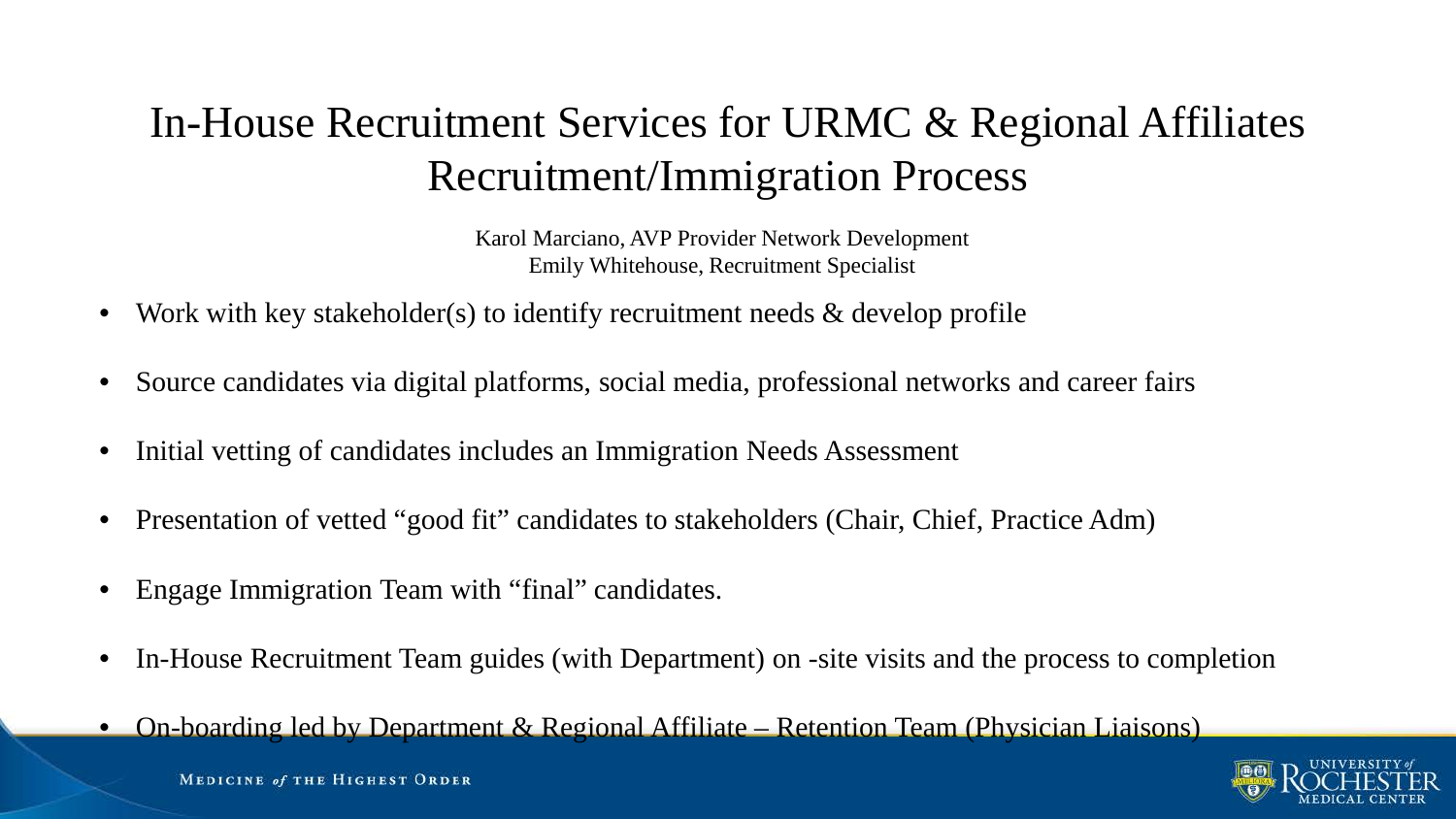### Physician Licensing in New York

Town Hall

October 22, 2020



**MEDICINE of THE HIGHEST ORDER**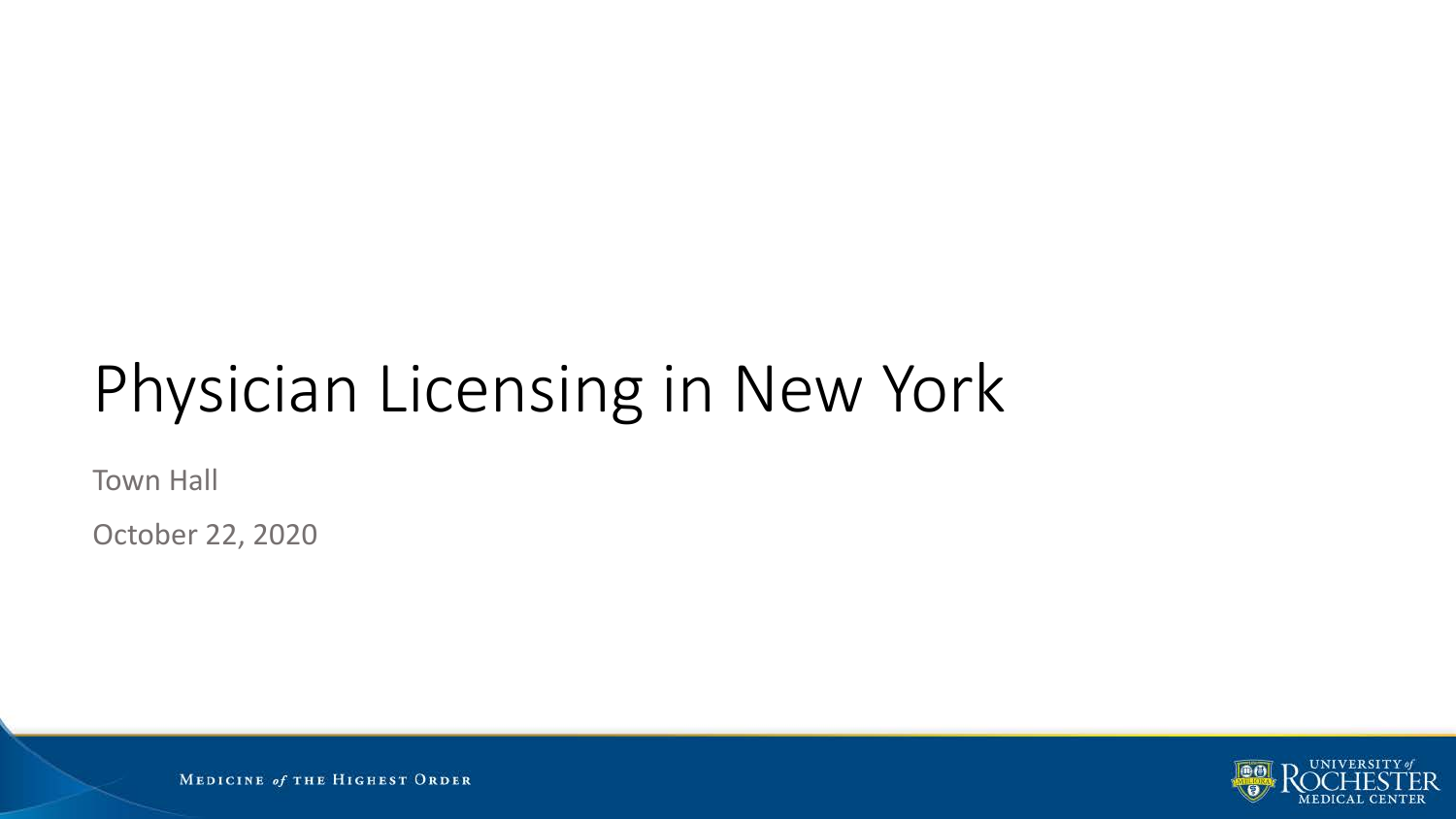### Unrestricted New York Medical License

- A minimum of two years of postsecondary education prior to medical school
- Medical school of at least 132 curricular weeks at a school accredited by LCME
- A minimum of one year of postgraduate training in a program accredited by ACGME or AOA
- Passage of all parts of USMLE
- FCVS
- Verified lifetime professional history
- At least 21 years old
- Citizen or lawful immigration status

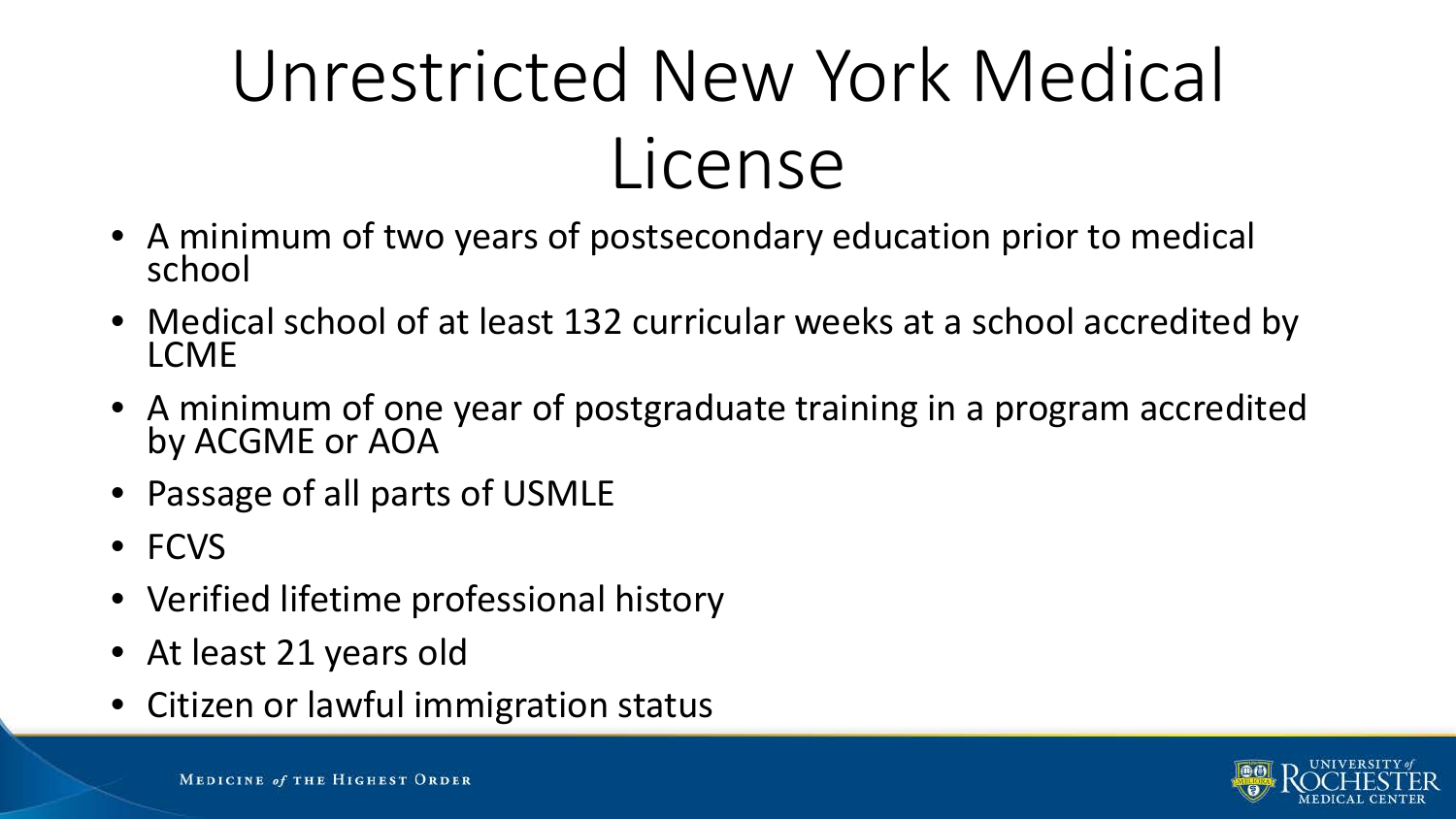## Preprofessional Education

- Applicants with less than 2 years of postsecondary education prior to medical school are not license eligible
- Any postsecondary education done after matriculation into medical school is not qualifying.
- A transcript is required.

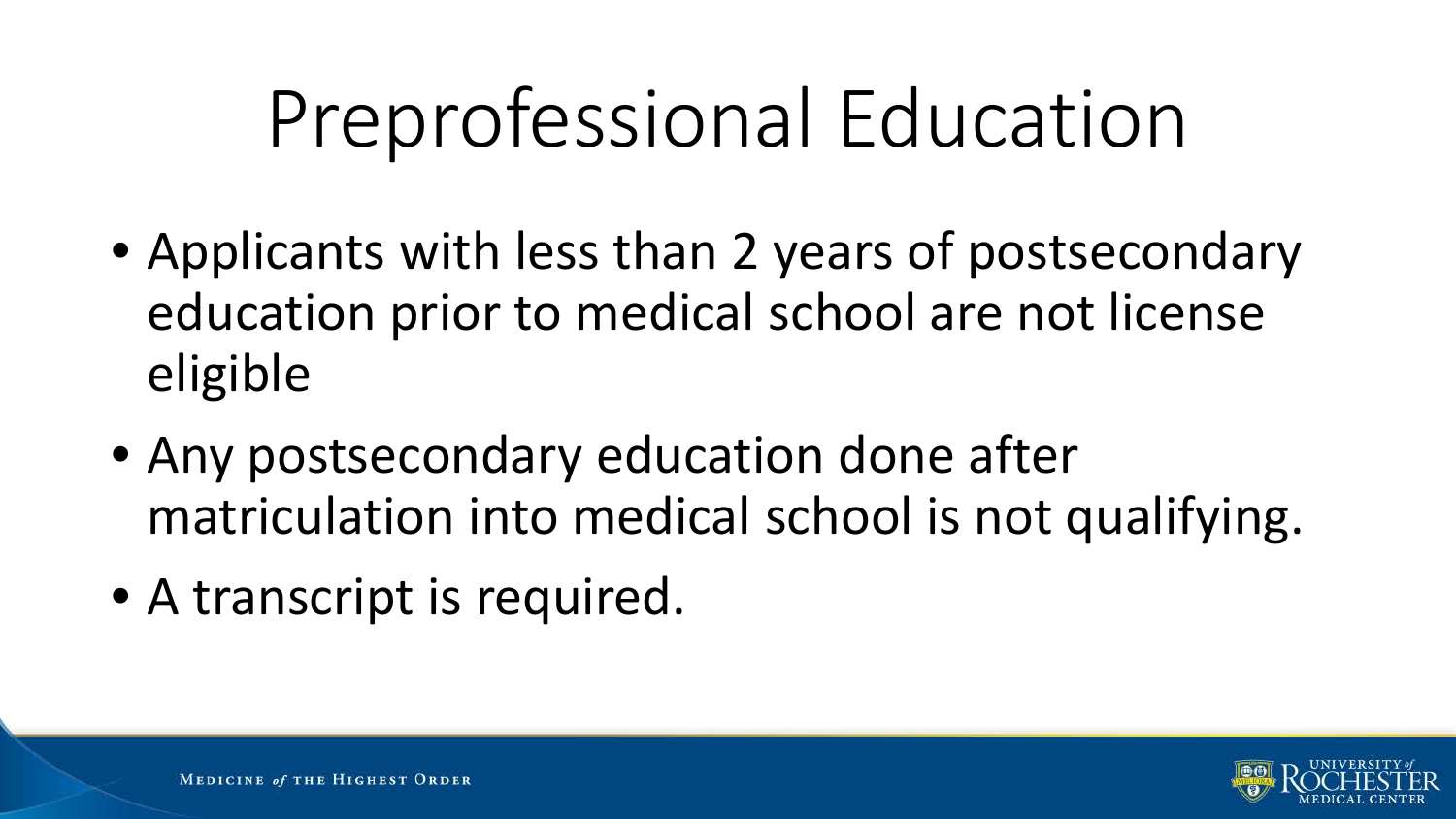# Non-LCME Medical School

- Must be listed by the WHO as a recognized medical school at the time the applicant was a student in the country that charters the medical school
- Curriculum at least 132 weeks
- The curriculum must include basic and medical sciences
- All clinical clerkships outside the country of location of the medical school require primary source verification (form 2CC)
- The License Processing Unit will forward the application file to the Committee on Comparative Education for curricular review
- Although the degree awarded by the medical school / college / university may be recognized as MD equivalent, it is misconduct in New York if MD is used unless that is the actual degree awarded

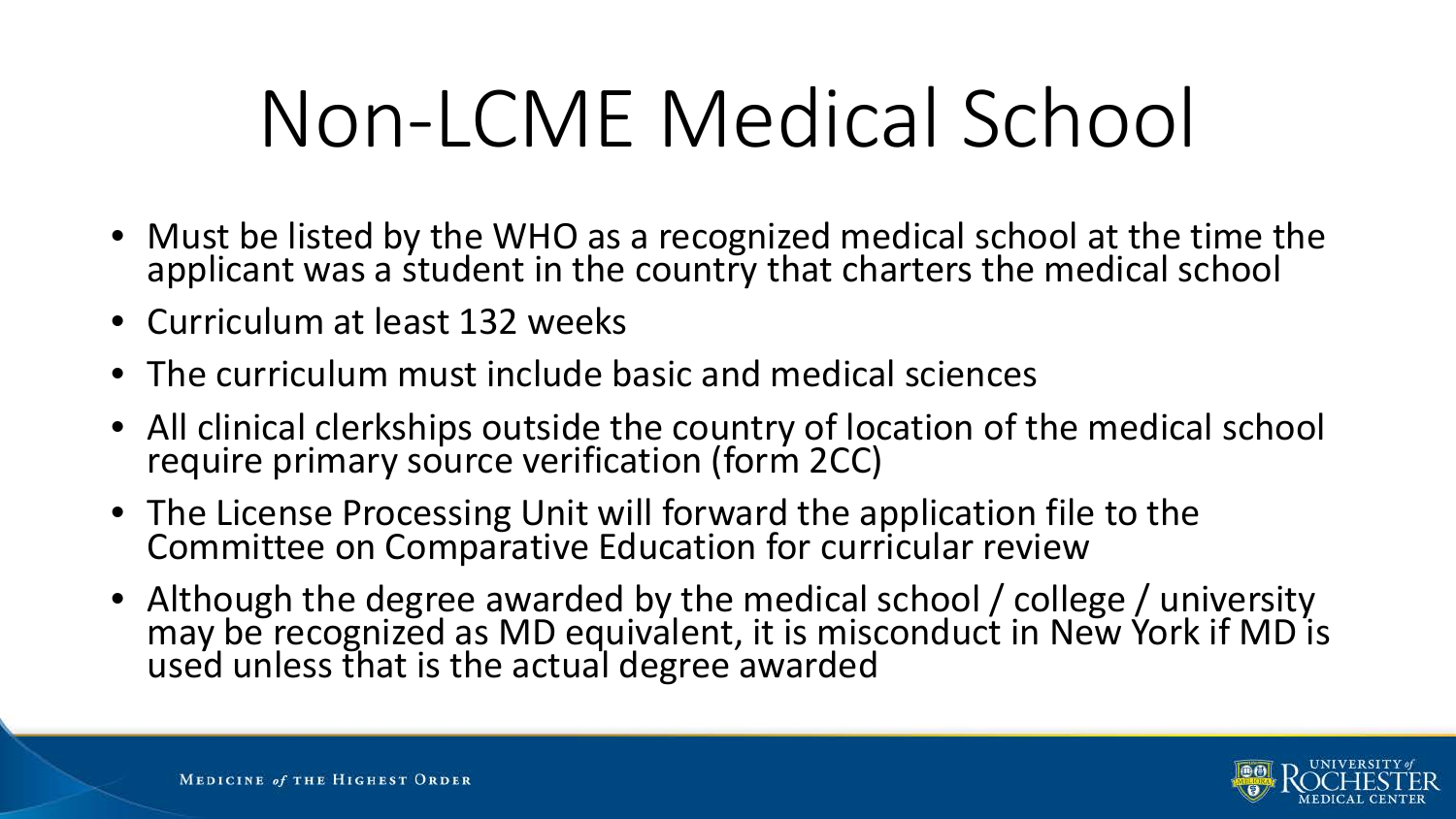## Postgraduate Education

- Graduates of LCME accredited medical schools
	- At least one year of postgraduate education in a program accredited by ACGME or AOA
		- Accredited postgraduate education will be validated by FCVS
	- At least three years of non-accredited postgraduate education
		- Primary source verification is required
		- Non-accredited postgraduate training is listed by FCVS but not verified
		- The postgraduate training is counted to the month
		- Only clinical education is counted, research is not qualifying
		- A committee of the Board of Medicine will review the verified file for equivalency

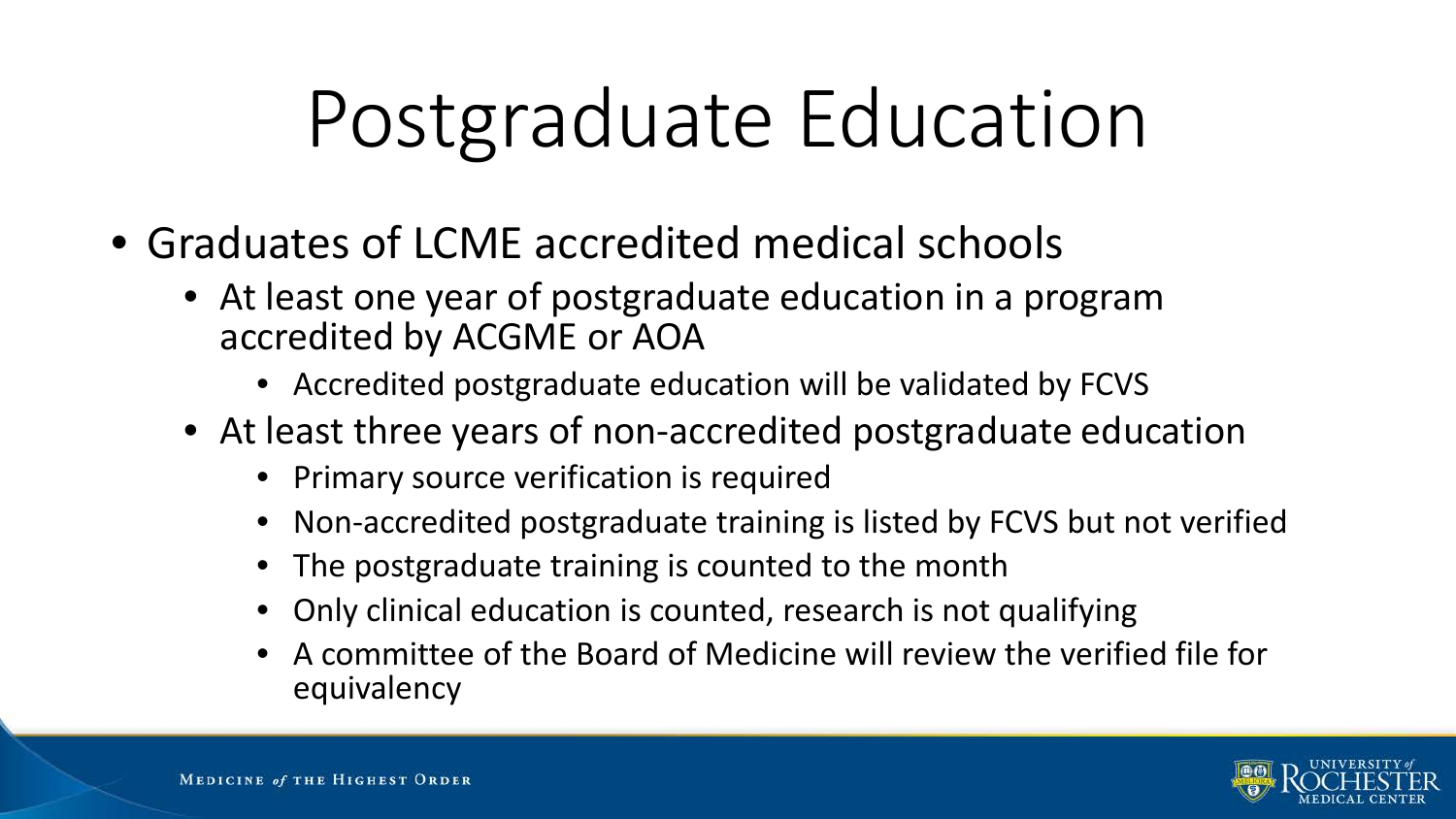## Postgraduate Education

- Graduates of medical schools not accredited by LCME
	- At least three years of postgraduate training in program(s) accredited by ACGME, AOA, or RCPSC
		- The training must be finished in good standing
		- The training must be progressive
		- Repeated or duplicate training experiences are not counted
	- Postgraduate education in training programs not accredited by ACGME, AOA, or RCPSC
		- At least 72 months of clinical training
		- The training must be progressive
		- Civil service requirements by a country as a requirement for licensure are not considered postgraduate training
		- All non-accredited training will require primary source verification (form 2PGT)
		- Only clinical training counts, research months do not
		- A committee of the Board of Medicine will review the verified file for equivalence.
			- The Board's recommendation will summarized by the Executive Secretary of the Board of Medicine
			- The Committee on Professions of the Board of Regents will review the file and recommendation of the the Board of Medicine
			- The recommendation of the Regent's Committee on the Professions will be forwarded to the next meeting of the full Board of Regents for final action

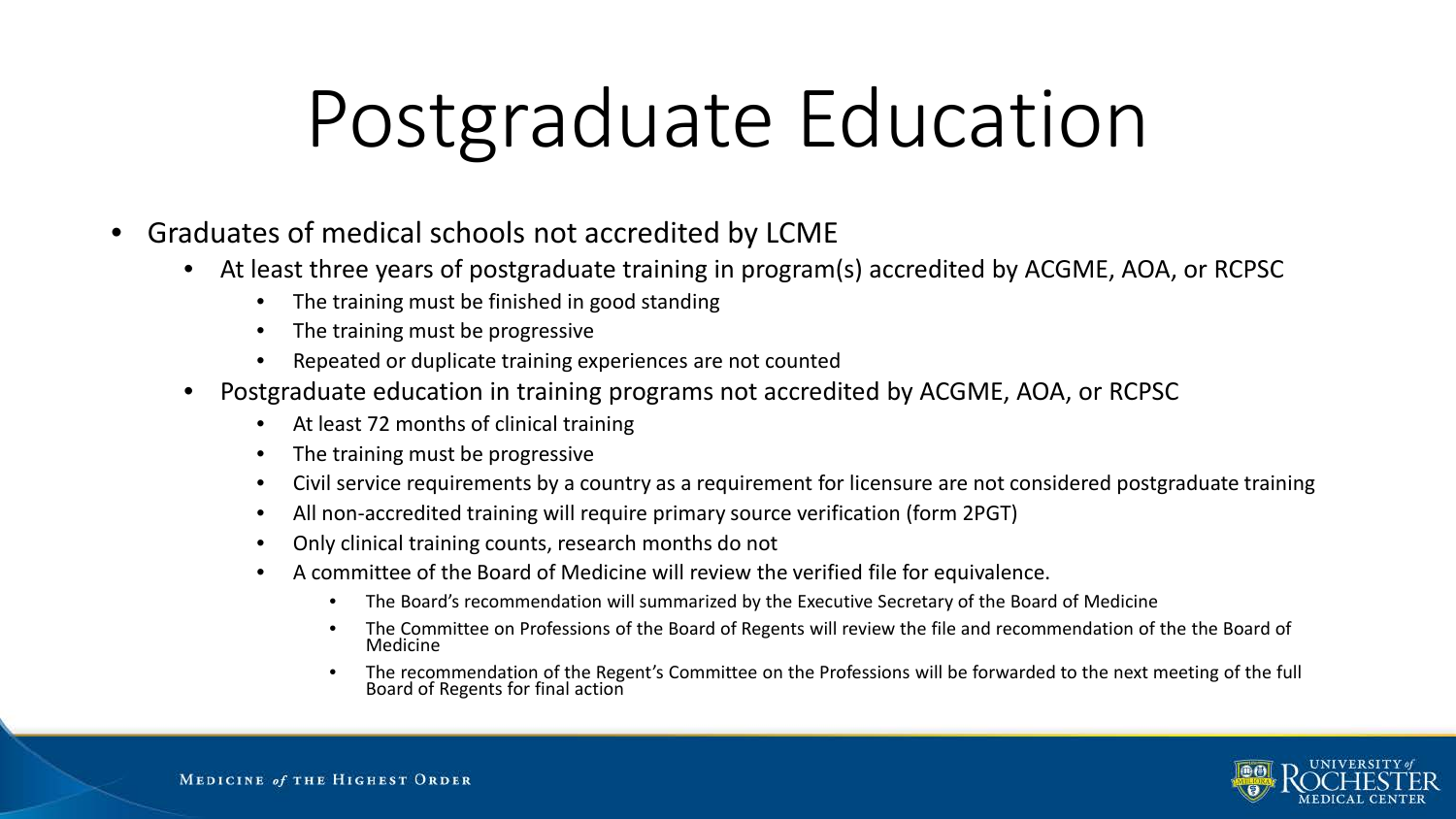# Qualifying Examination

- All 3 part of USMLE
	- If the examination is started, all three parts must be passed to be licensed
- For older physicians, FLEX or National Board Examination is accepted
- For Canadians, MCCEE + MCCQE + LMCC is deemed equivalent
- All other licensure examinations
	- Primary source verification
	- Must be comprehensive, and prepared, administered, and scored by an entity independent from the medical school or its accrediting body
	- Will be reviewed and considered by the Committee on Comparative Education, a committee of the Board of Medicine, the Regent's Committee on the Professions, and the full Board of Regents in turn for consideration of equivalency.

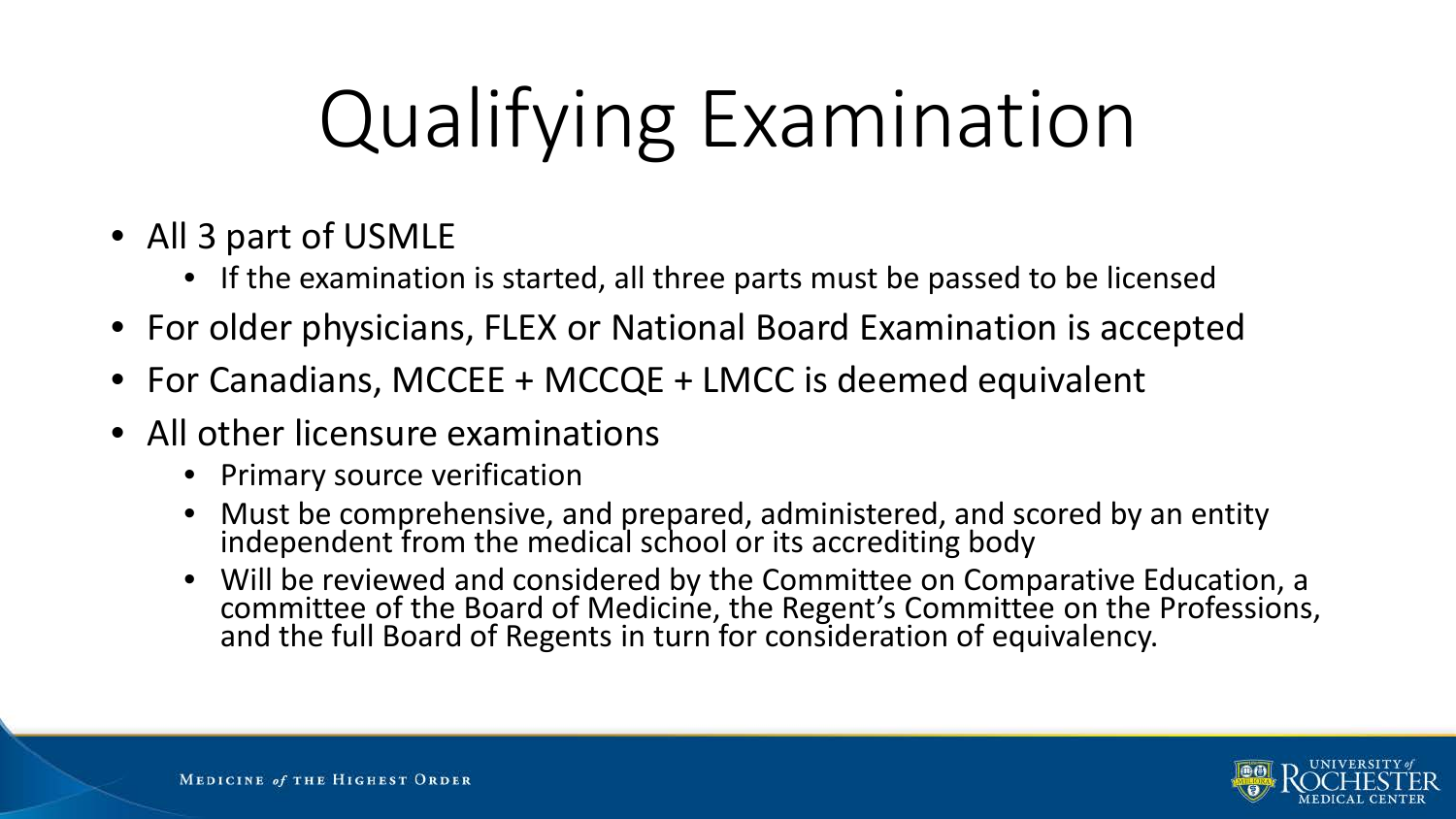# Lifetime Professional History

- Licensure by qualification
- Licensure by endorsement may be faster
	- At least five years of practice in a single location after completion of postgraduate training
	- An unrestricted license to practice medicine in that jurisdiction
	- No disciplinary actions
	- All practice, credentials in all licensed facilities requires primary source verification

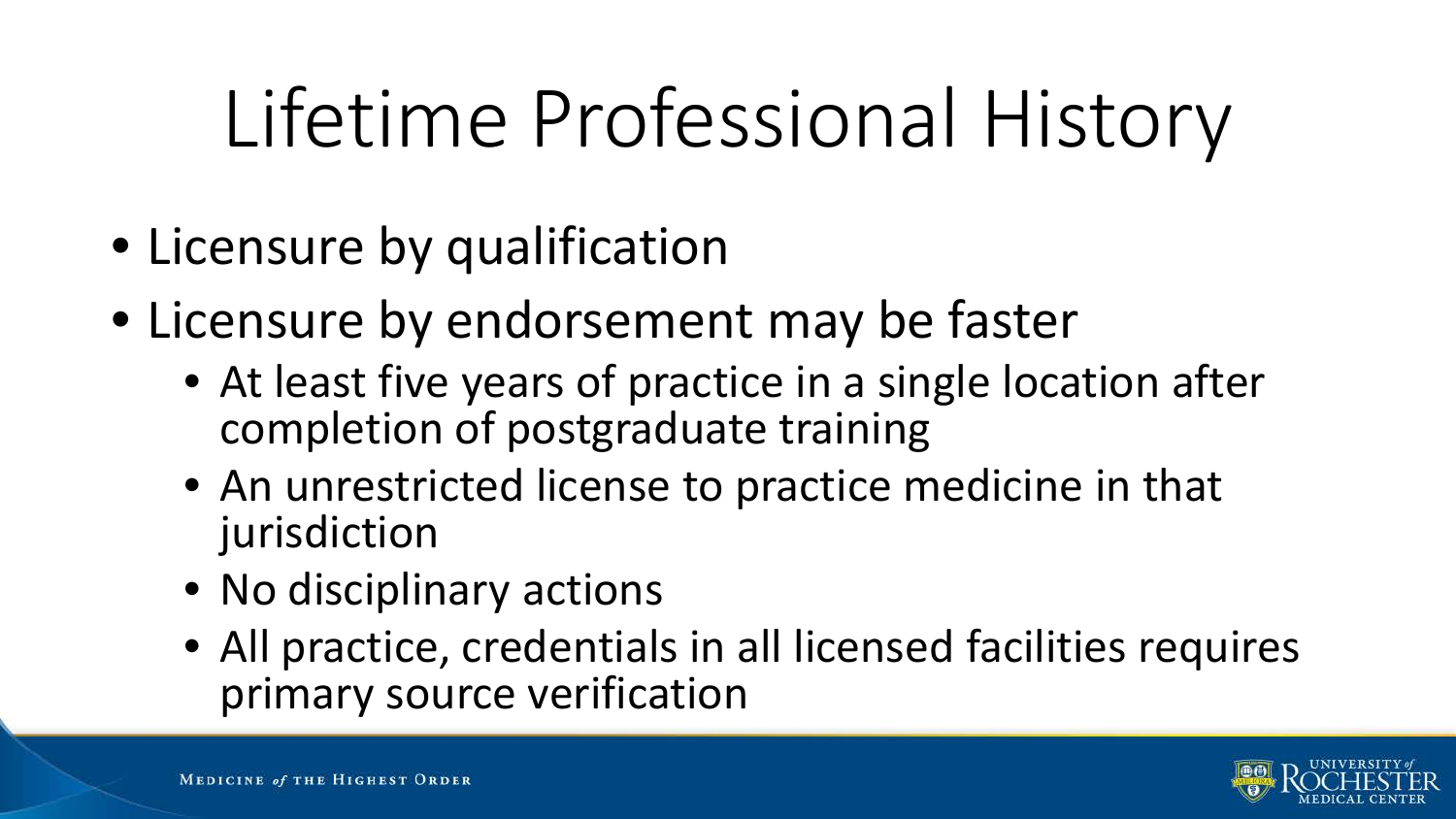### Moral Fitness

- New York State will do a criminal background check
- New York State will do an NPDB search
- New York State will receive any adverse information in the Federation of State Medical Boards database
- New York State will receive information of disciplinary actions during college, medical school, or postgraduate training
- New York State will request information of any adverse actions from any licensed facility where the applicant has been credentialed
- If any adverse information is discovered that potentially satisfies a definition of professional misconduct in New York State:
	- The file is forwarded to an investigator
	- The investigator does a thorough collection of original documents, references, applicant statements, etc.
	- The investigation file is referred to a Moral Fitness Committee, three members of the Board of Medicine.
	- If the Moral Fitness Committee believes the incident(s) pose no further risk, the file is returned to the License Processing Unit
	- If the Moral Fitness Committee is uncertain, they refer the file to the Board of Medicine for a full Moral Fitness Hearing. Their findings and recommendations are forwarded to the Regent's Committee on the Professions an decision of the Board of Regents is final.
	- This process typically takes two years or longer

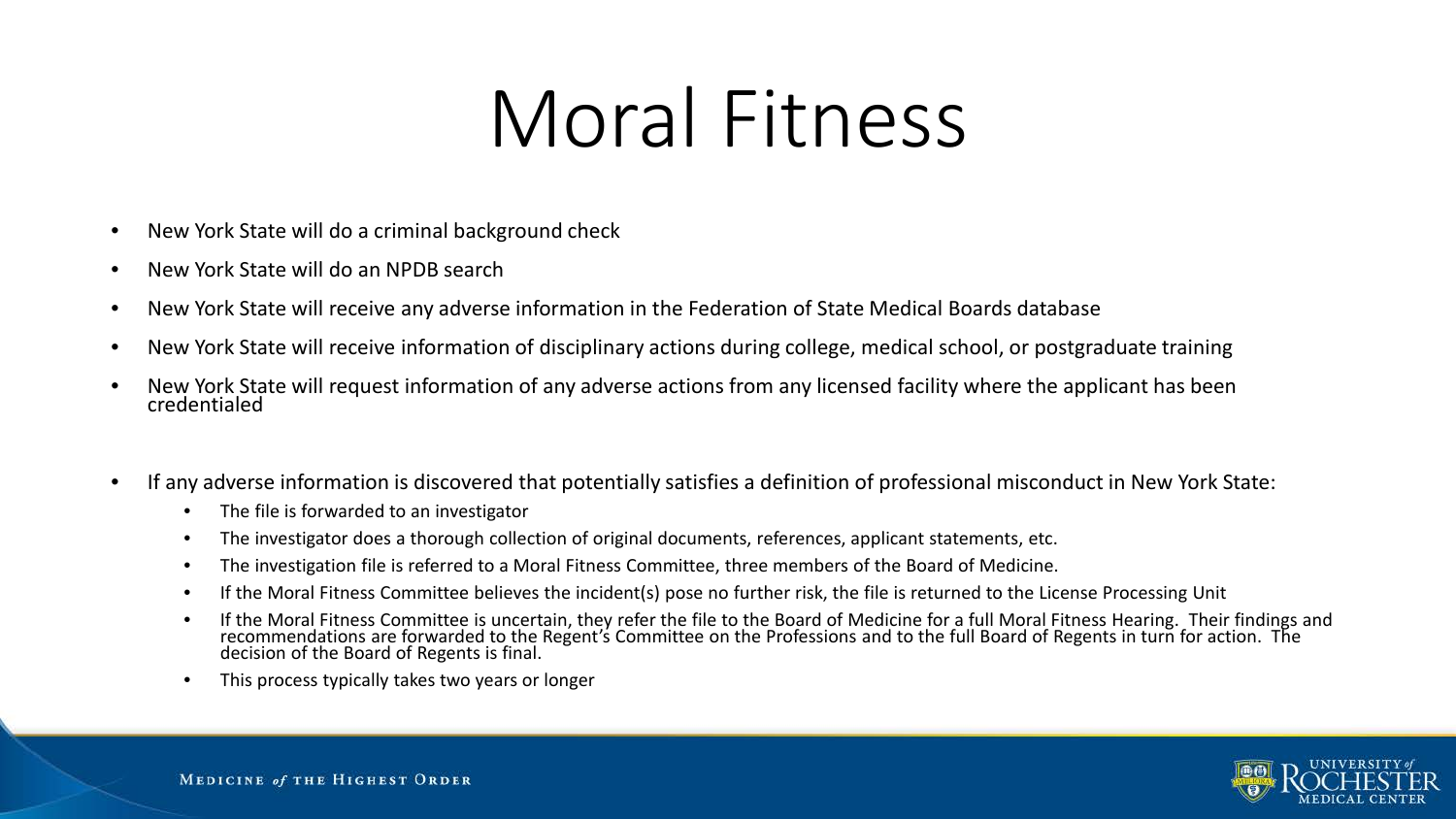

- At least 21 years old
- Only the Regents can waive the age



**MEDICINE of THE HIGHEST ORDER**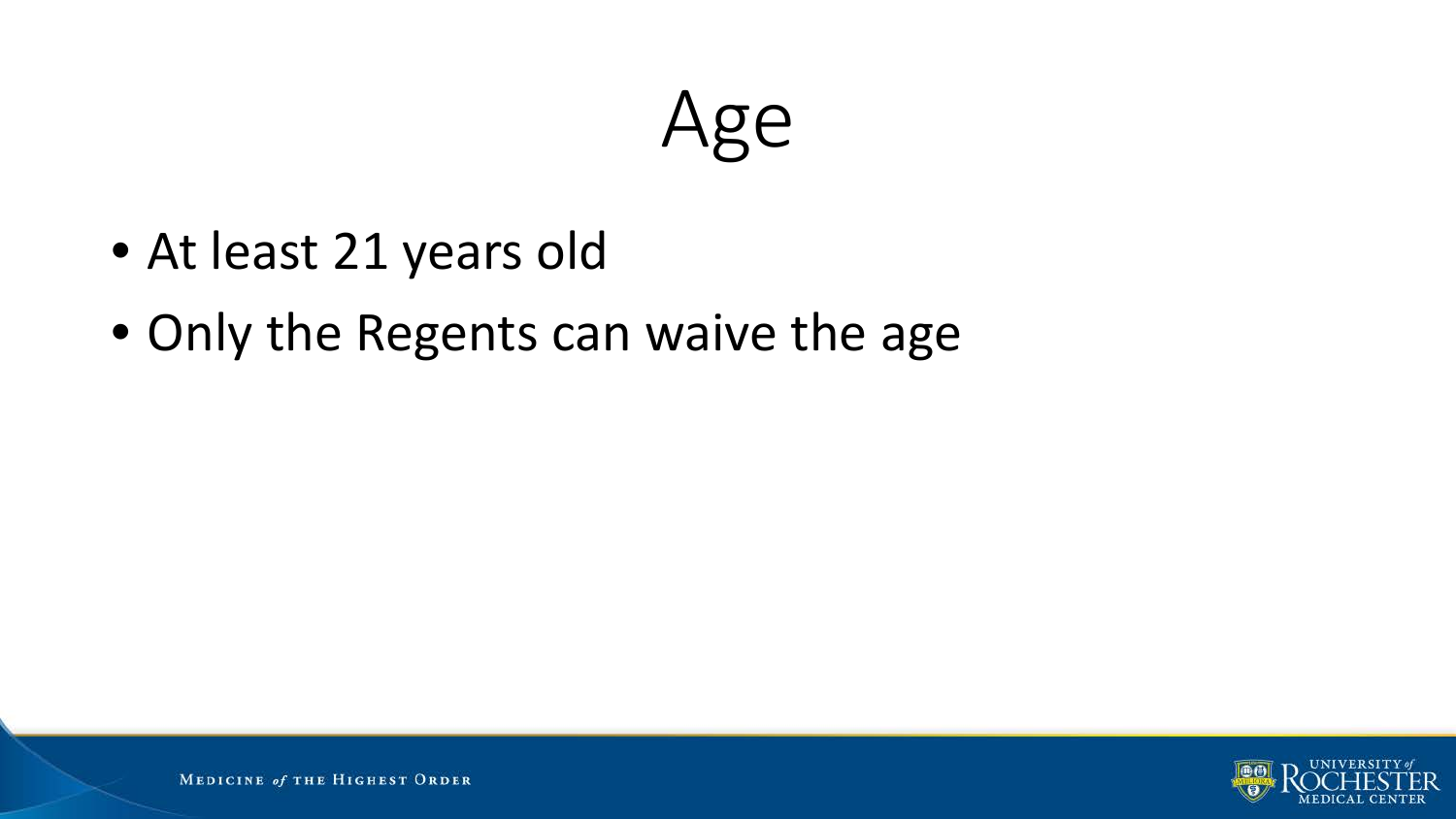# Citizenship or Immigration Status

- Article 131 of the Education Law, 6524, 6, states ..." United States citizen or an alien lawfully admitted for permanent residence…", and in that paragraph has language about practice in an underserved area, a limit of six years for H-1b or O-1 visa, and other conditions. The New York legislature has not amended the law regarding the requirements for licensure since 1981. How the Regents, by their authority on the licensed professions, have by action and precedent determined the current requirements.
- New York requires an address where the applicant is legally residing to issue the license.
- A New York license is not valid to practice in New York unless the applicant has a current legal immigration status. "Grace periods", allowed in immigration law, are not verifiable.

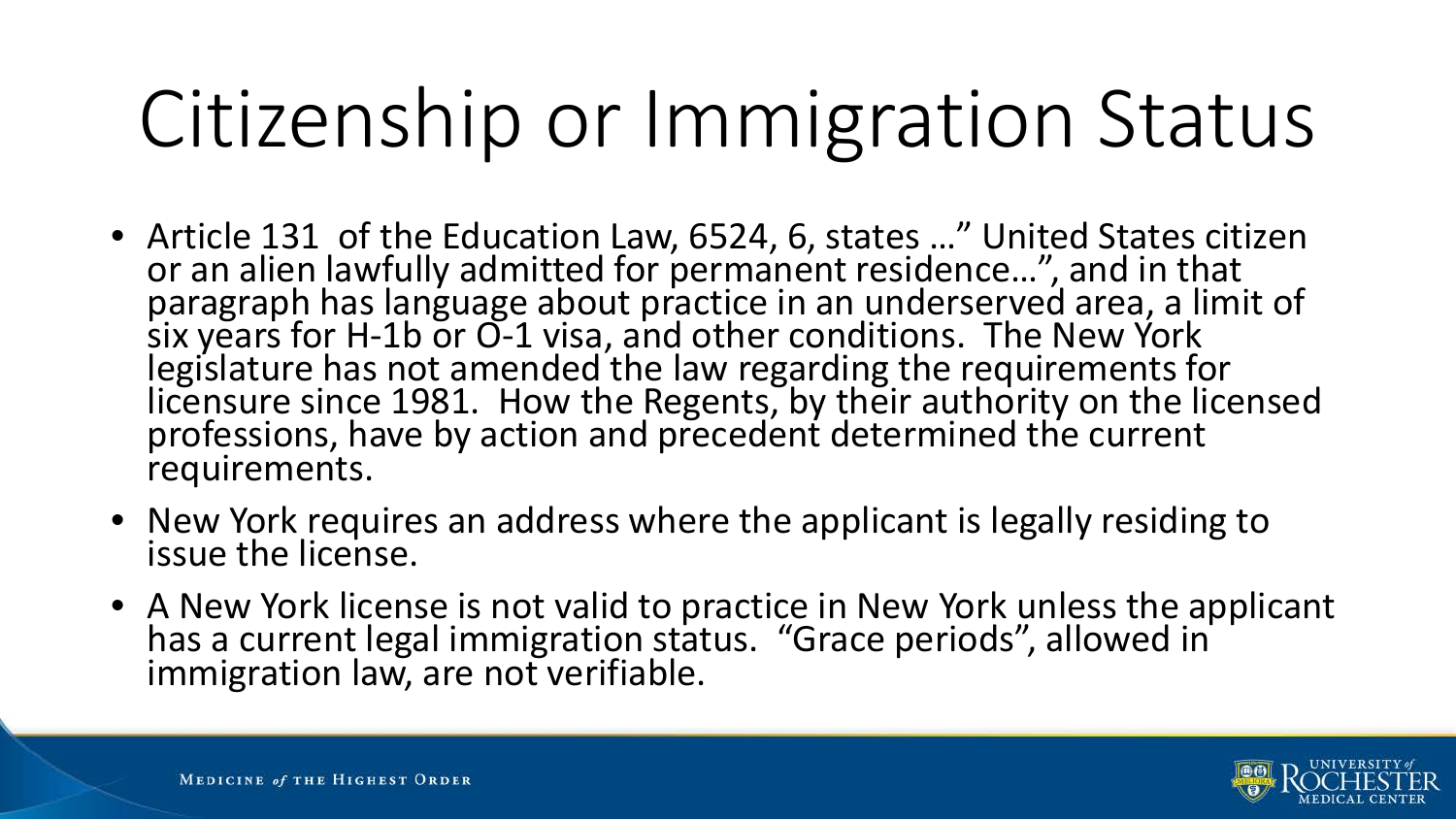### Summary

- For a United States citizen, graduate of an LCME accredited medical school, no international clinical clerkships outside the United States, at least one year of post-<br>graduate education in an accredited residency, all three parts of USMLE passed, finished FCVS file, the entire file is processed by the License Processing Unit usually in 8 weeks or less
- For all other applicants, the Committee on Comparative Education, the Board of Medicine, the Moral Fitness Committee, the Committee on Professions of the Board of Regents, and the full Board of Regents may each be involved, in turn, before the file is returned to the License Processing Unit. This can take months, many months.
- Only the Education Department Board of Regents can waive / determine equivalency from the statutes as written for the qualifications for licensure.
- The Education Department never denies a license. It will only advise an applicant that they have not yet satisfied the qualifying requirements for an unrestricted New York license.

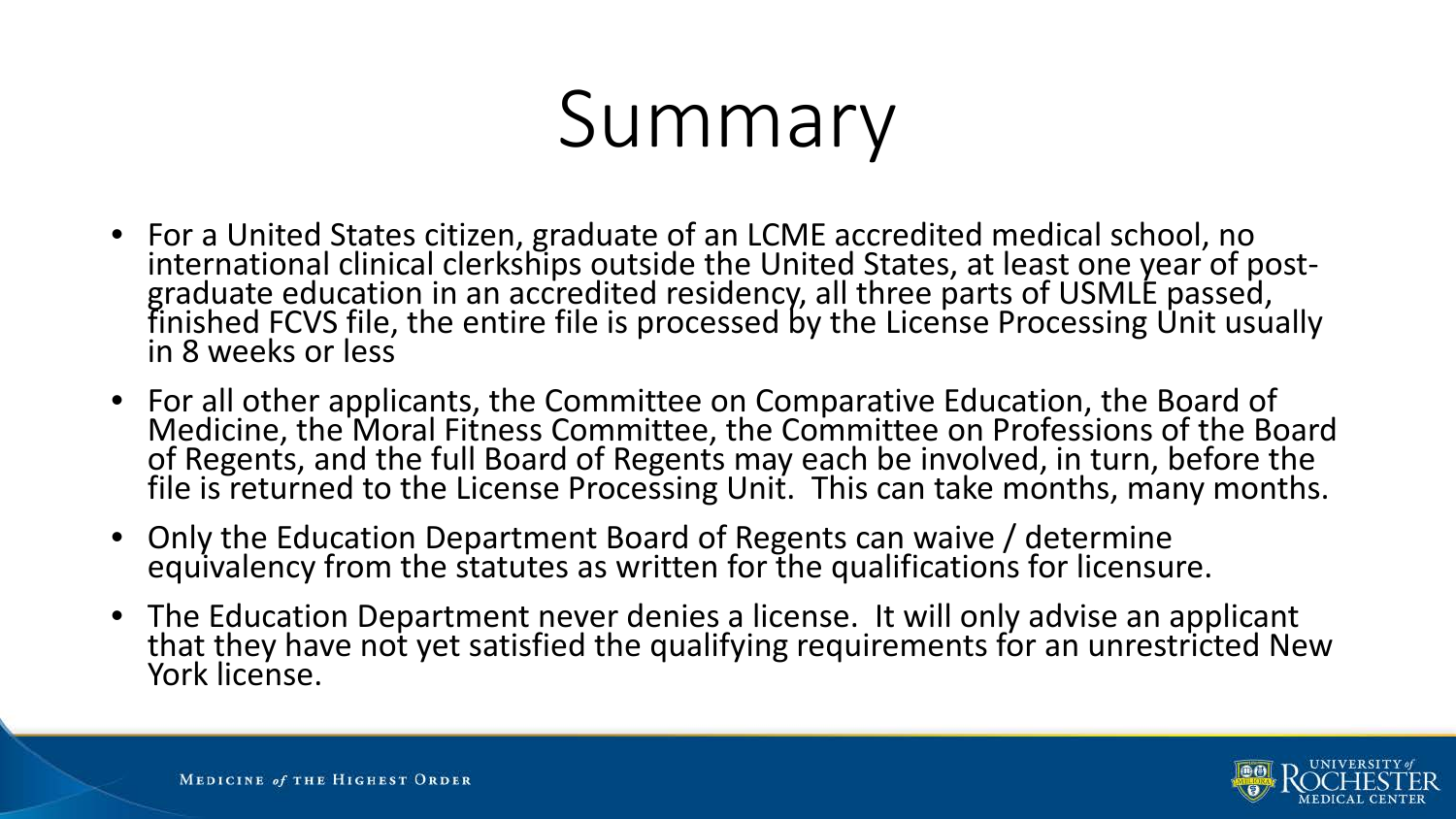#### Harter Secrest & Emery LLP

ATTORNEYS AND COUNSELORS

#### **Immigration Planning for Foreign Medical Graduates**

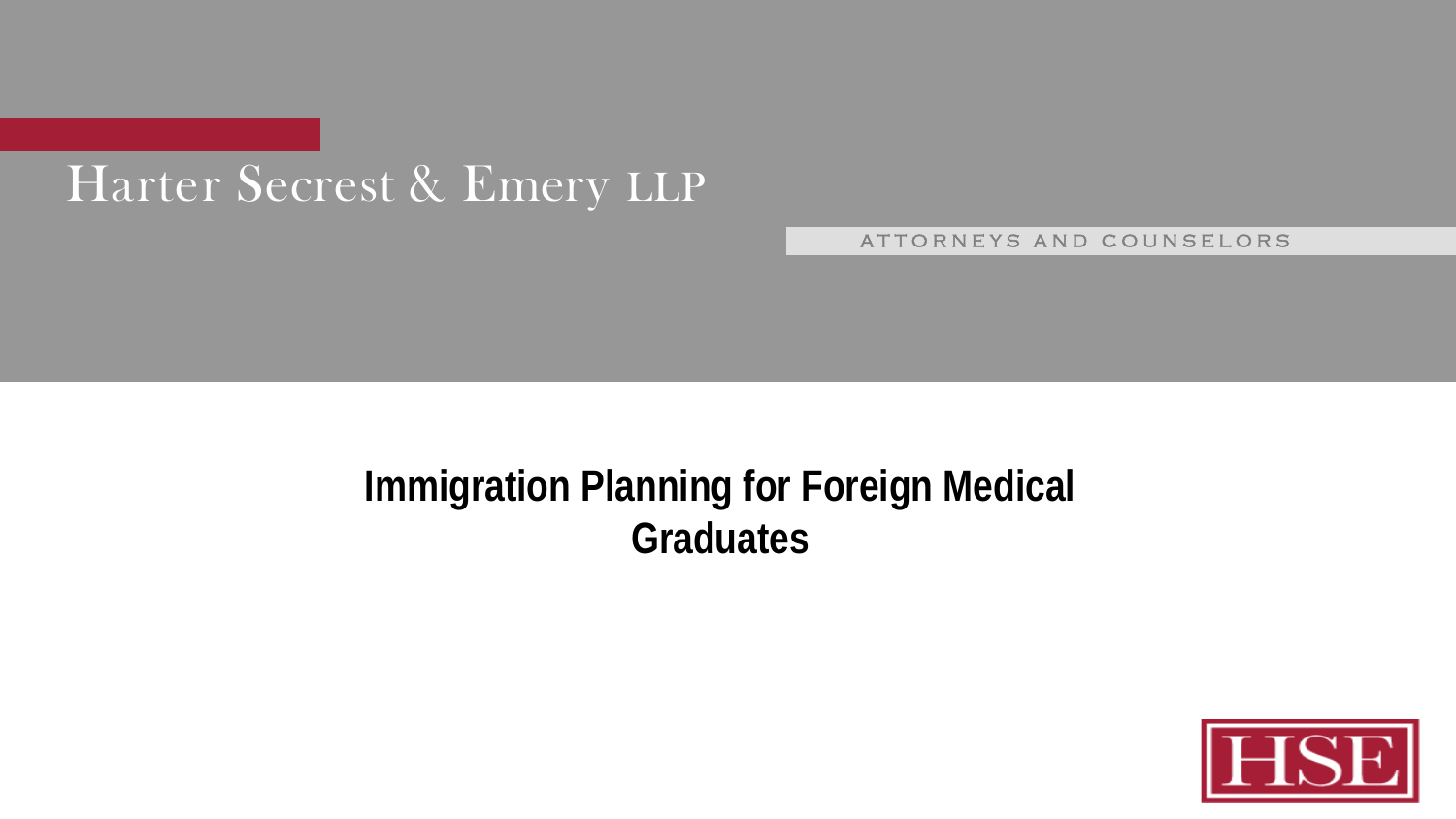Harter Secrest & Emery LLP Immigration Practice Group



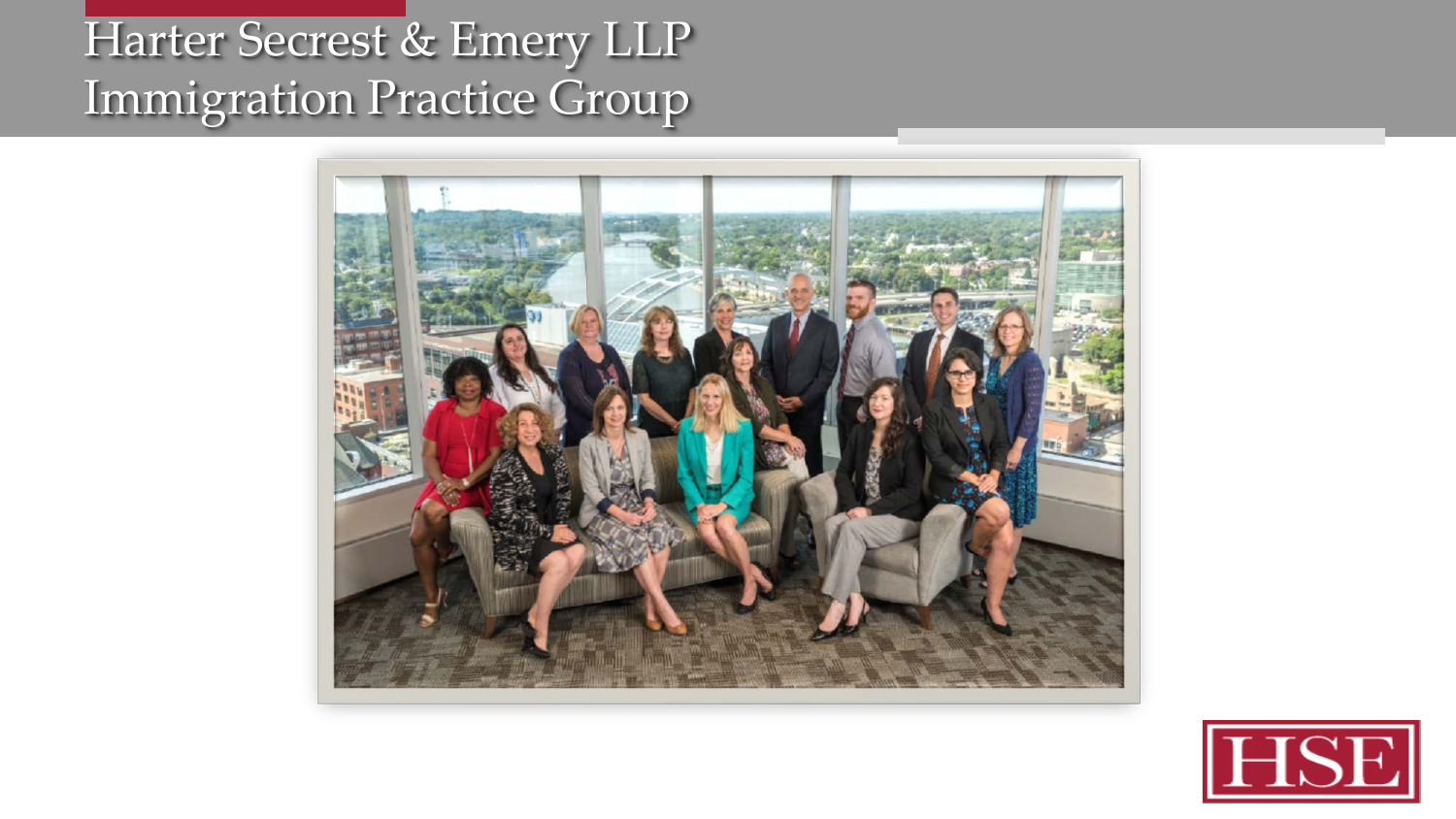

- <sup>∎</sup> Two-year foreign residence requirement
- J-1 waiver overview
- Nonimmigrant alphabet soup
- Permanent residence ("green card") process
- Planning issues along the way

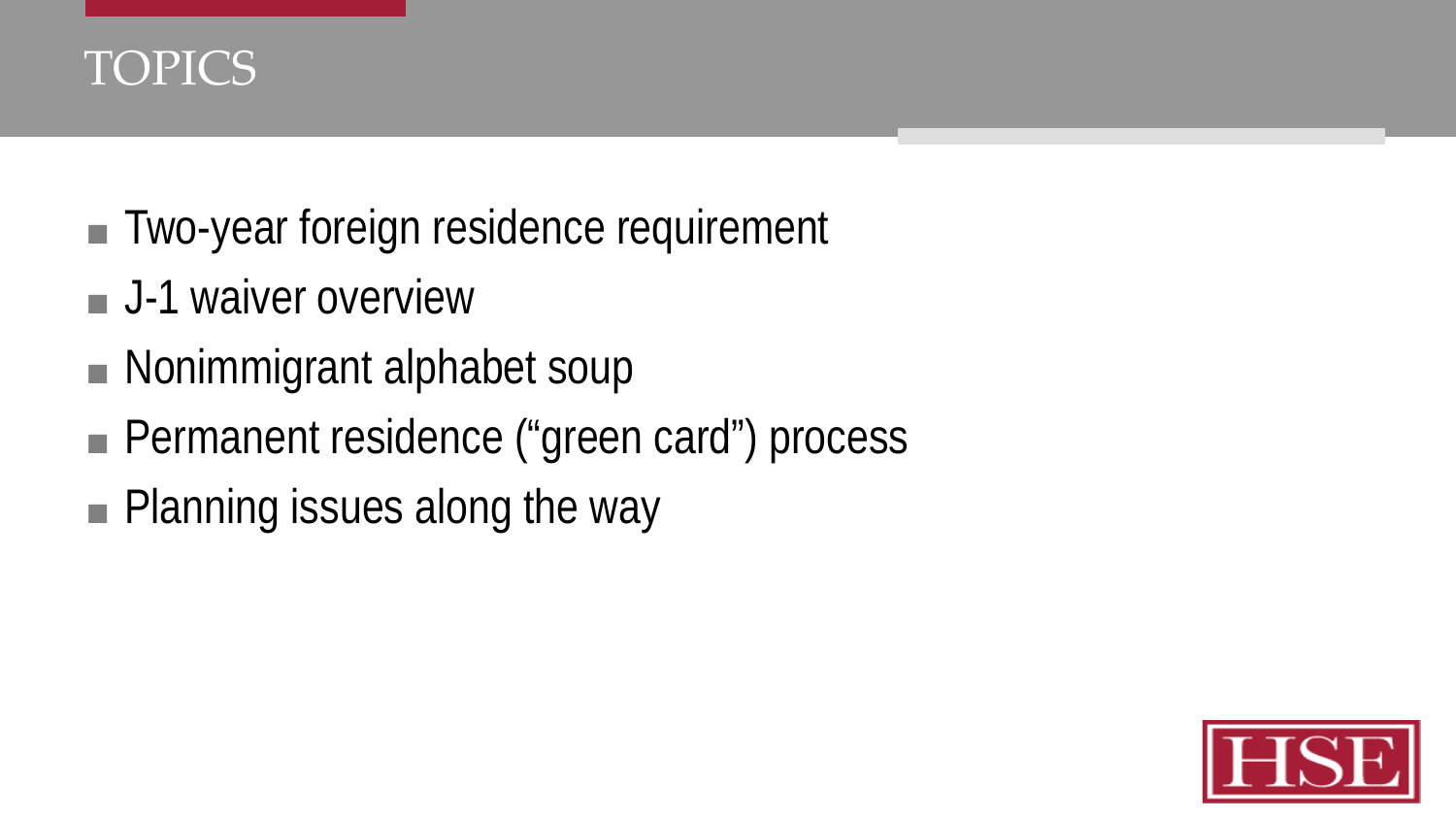#### Pipeline – Lifeline Metaphor

■ Foreign national's perspective (Lifeline)

- "Tenure track" long term uncertainty
- Expectations sponsorship and permanent residence
- Employer's perspective (Pipeline)
	- Best and brightest, globalization
	- Expand your talent pool hard to fill positions in S. Tier
- Quid pro quo
	- Market yourselves
	- FMG may leave at some point

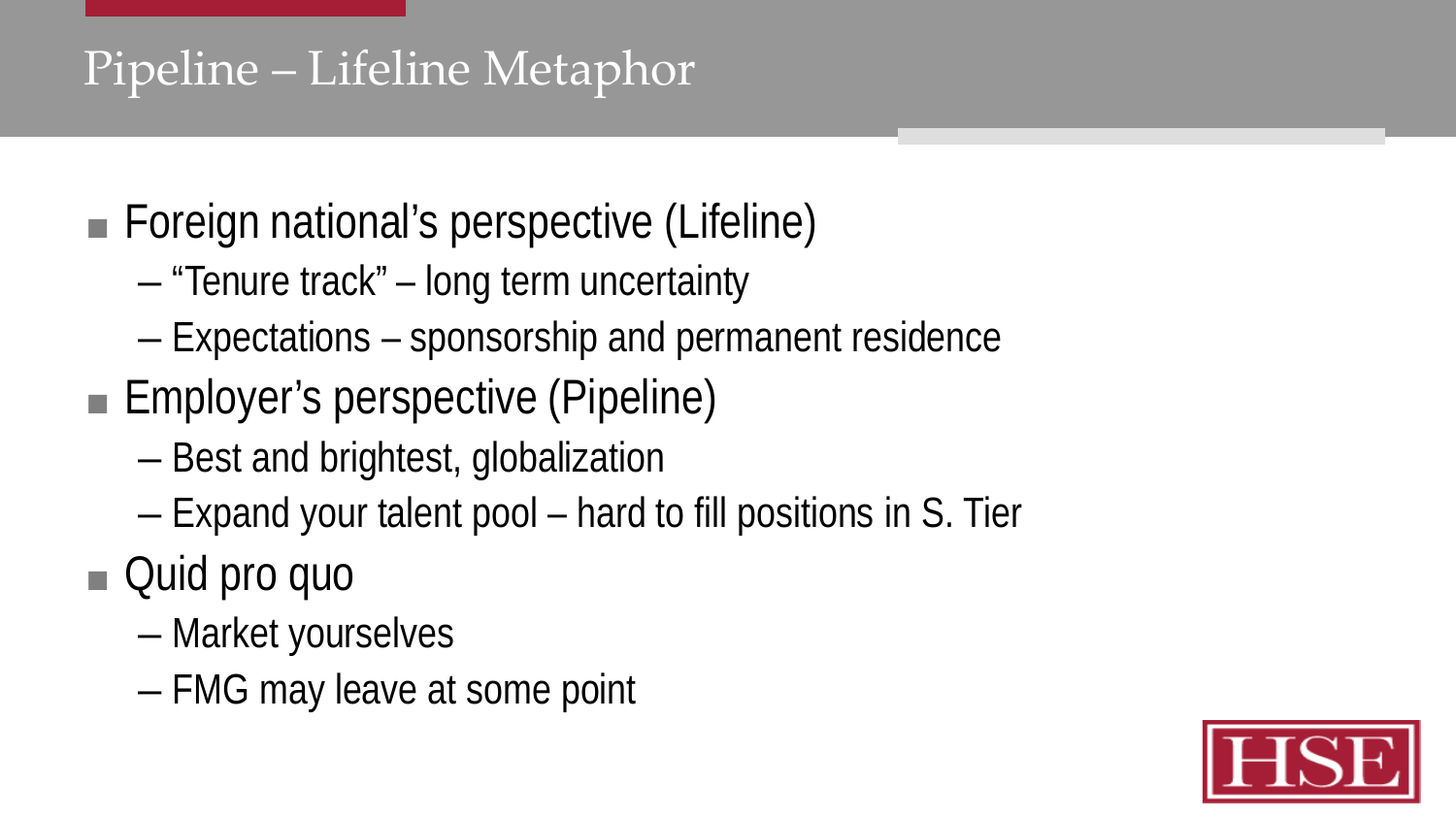#### Graduate Medical Education

- <sup>∎</sup> Nonimmigrant alphabet soup J, H, O
- FMG GME normally in J-1
- Planning implications
	- J-1 two-year foreign residence requirement
		- Ineligible for H visa, immigrant visa or adjustment of status, and
		- Ineligible for in-country change from J status to some other status
		- Unless FMG returns home for two years or obtains a waiver

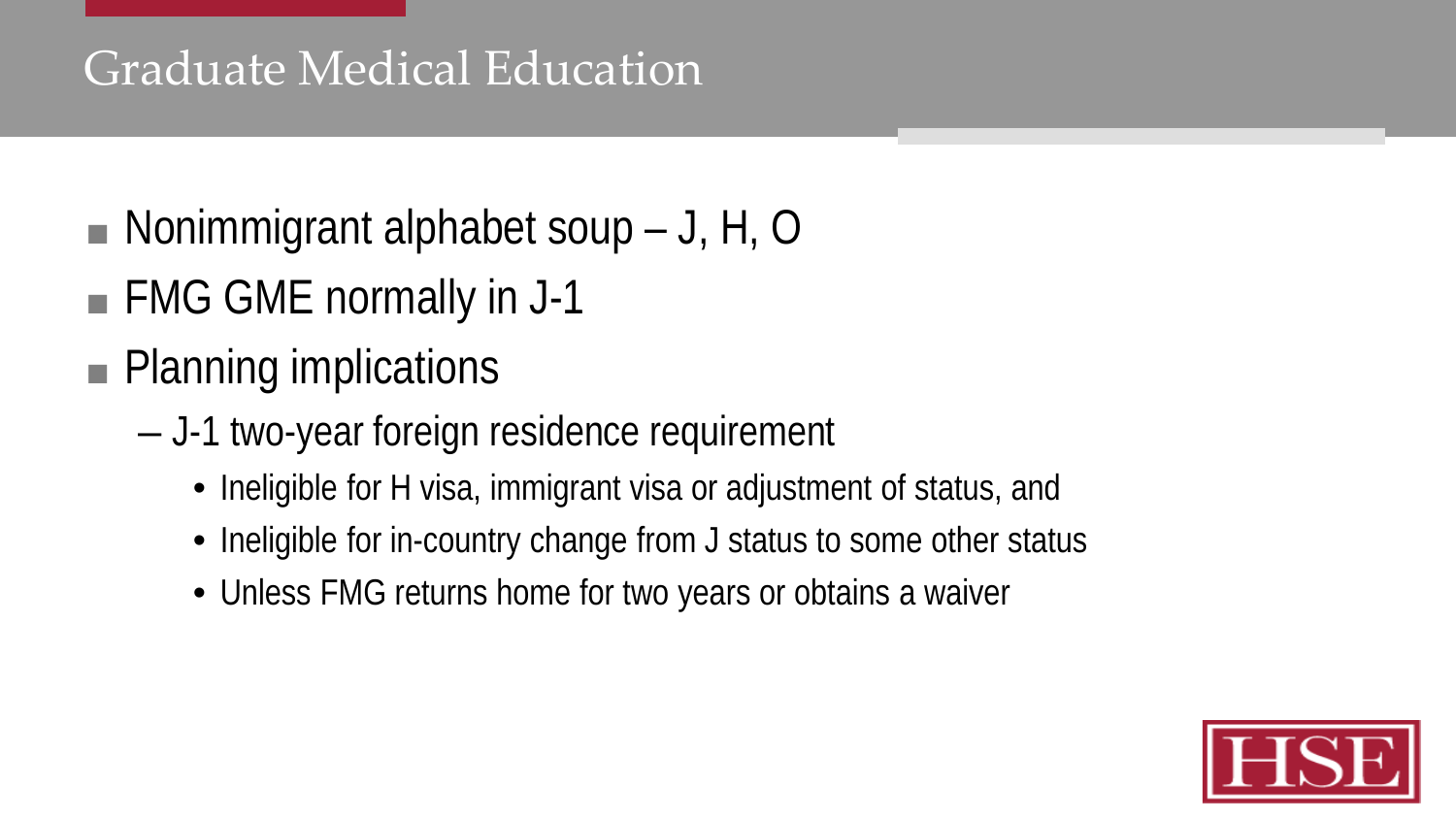

- IGA Waivers pick your champion (research or clinical)
- Research position HHS
	- Unable to find U.S. worker
	- Key / critical component of research effort
	- High level of accomplishment
- Clinical Practice shortage waivers
	- State sponsors Conrad 30 program
	- Federal sponsors ARC, HHS, VA, (NBRC?)

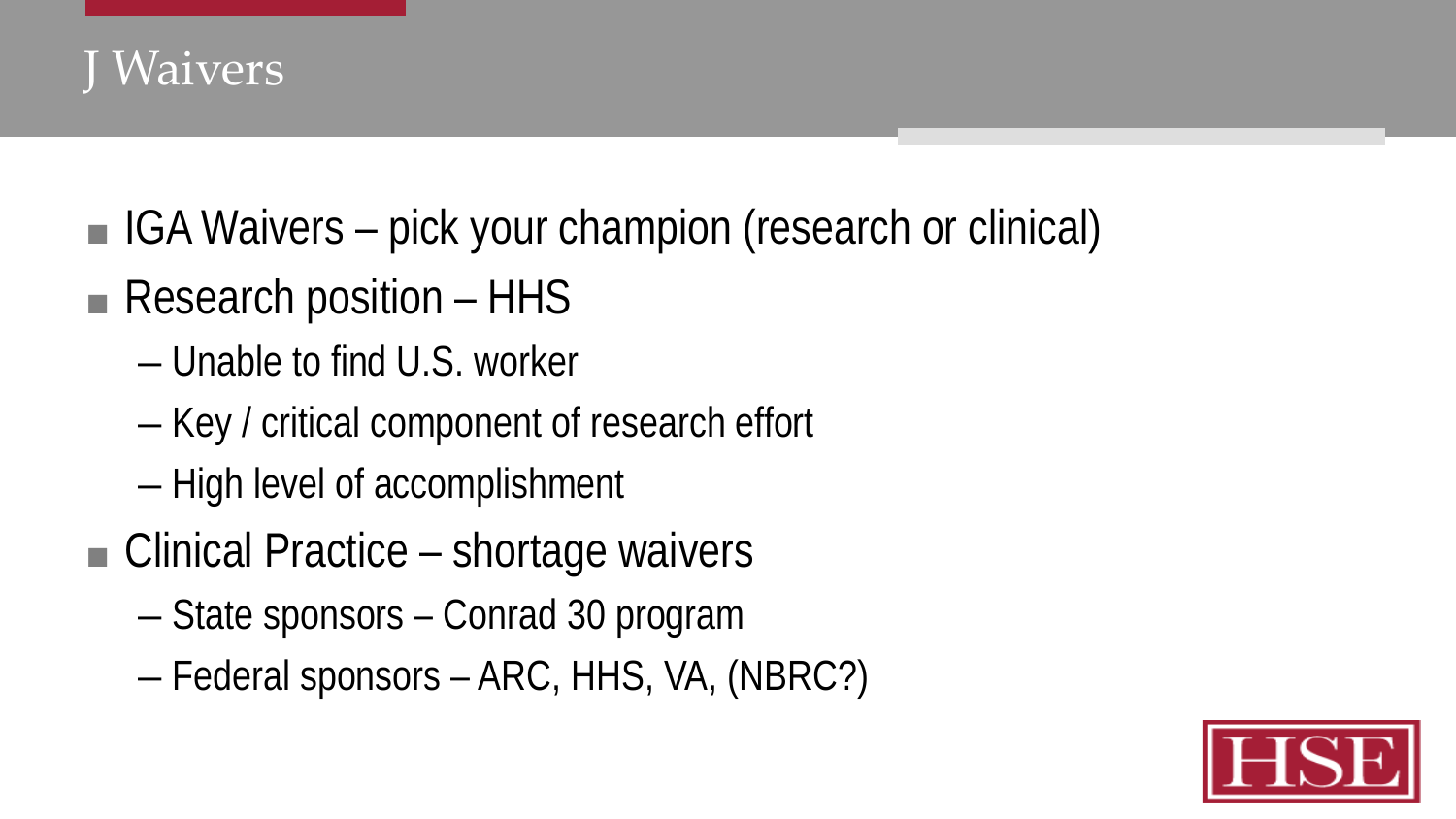#### Waivers

#### <sup>∎</sup> Clinical Practice Shortage Waivers

- Immigration baseline 3 years, 40 hours practicing medicine, in a shortage area pursuant to contract in H-1B, change employers for extenuating circumstances only, start within 90 days of waiver, non-discrimination, telemedicine not credited toward 40 hours
- IGA waiver recommendations are 100% discretionary
- Covid telemedicine and 40-hour exceptions

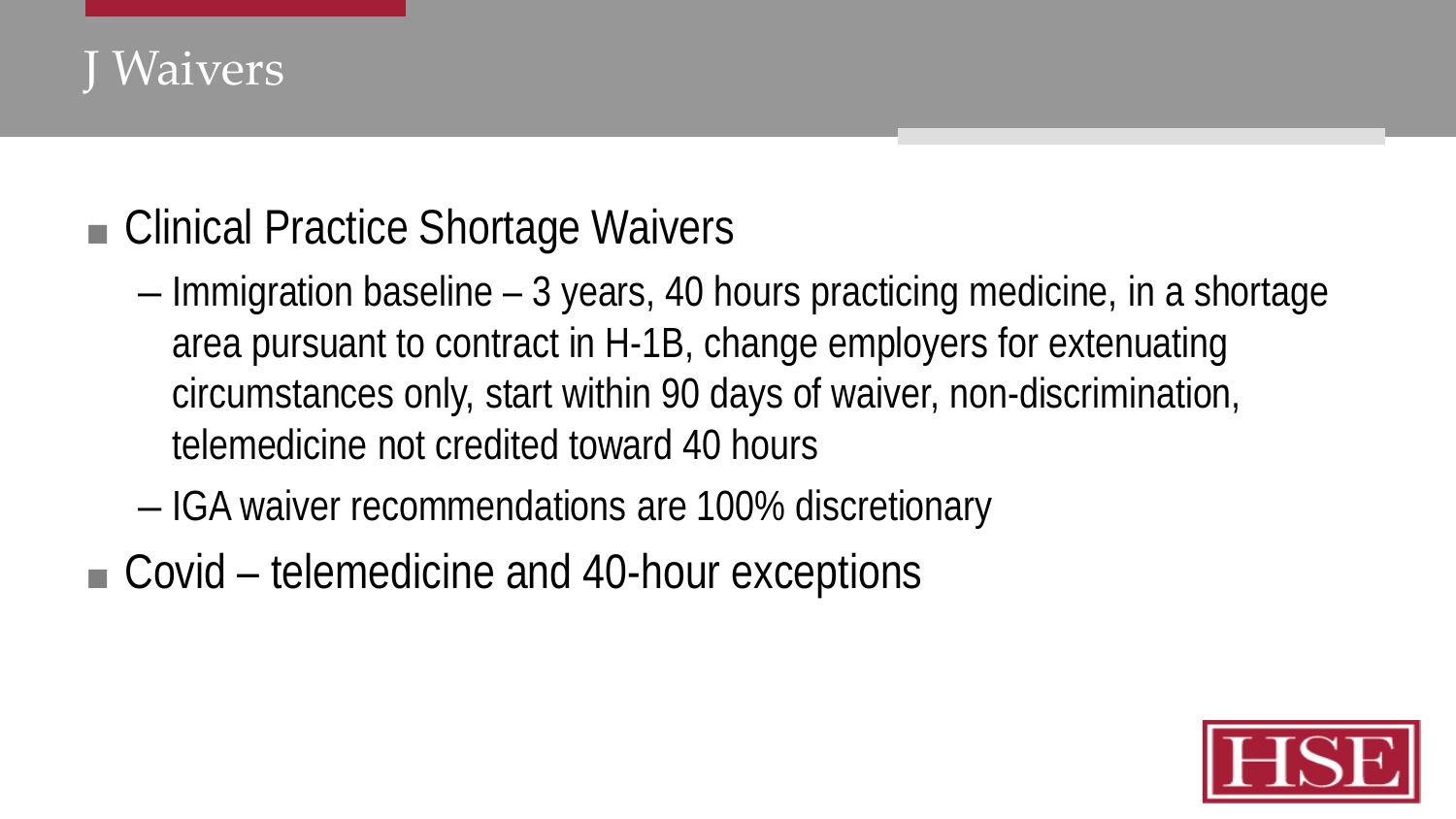#### HPSA /MUA maps

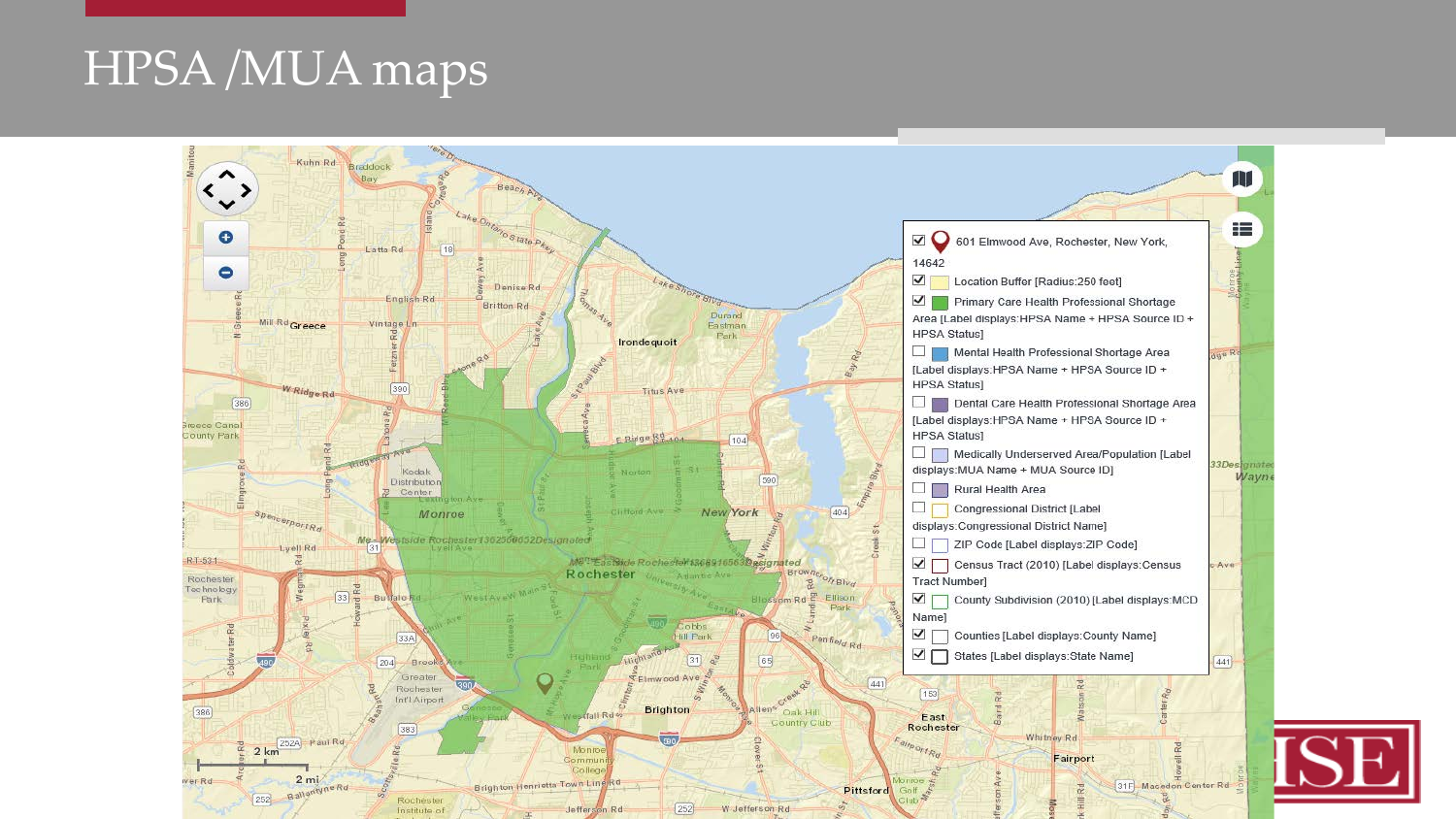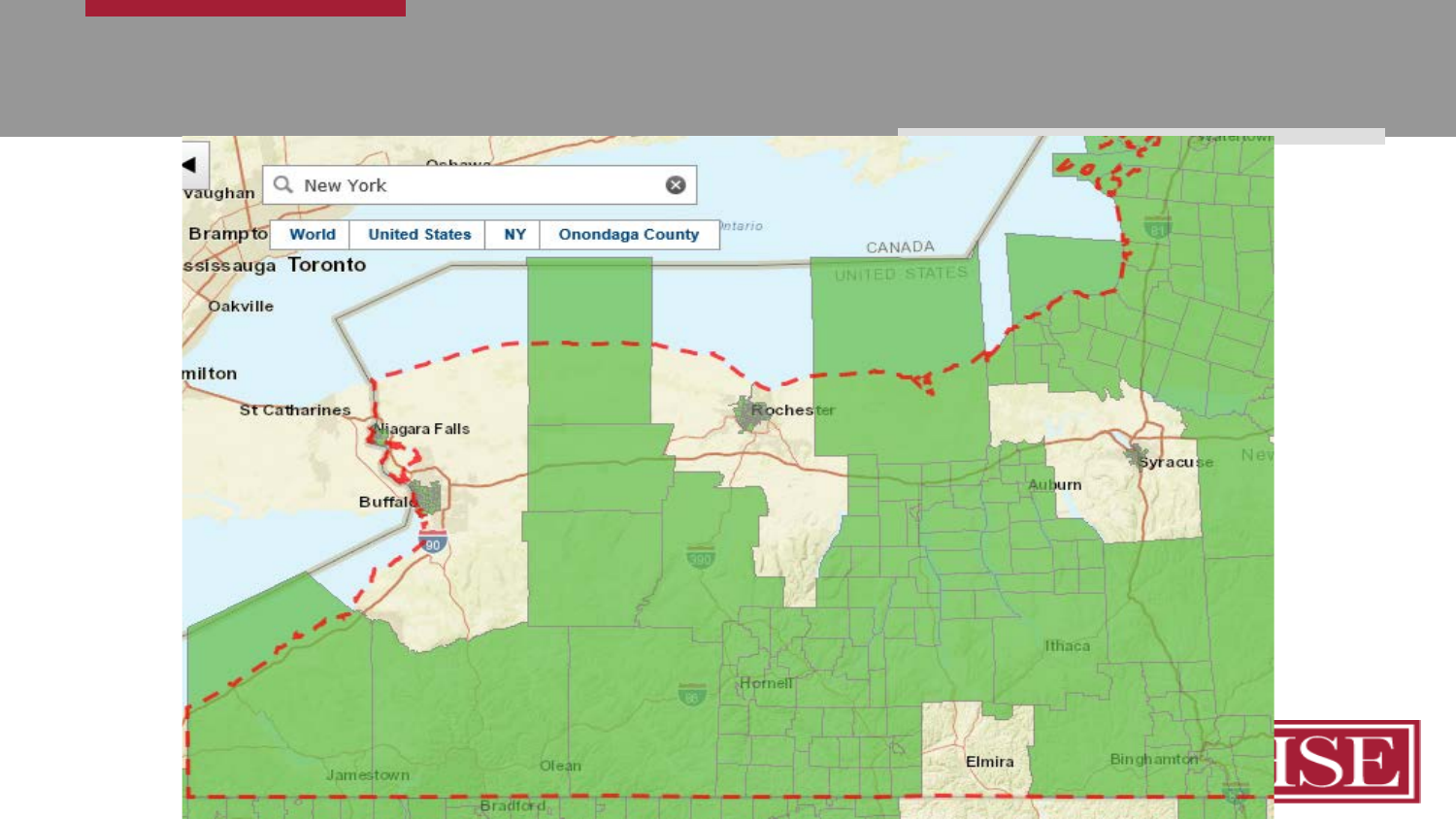#### NYS Conrad 30 Program

<sup>∎</sup> Employment agreement required (J-1 waiver, not H-1B)

- Three years in H-1B from H effective date in HPSA, MUA/P
- Full-time, 40 hours, start within 90 days INA Section 214(l)
- Non-compete prohibited
- Non-solicitation permitted
- Termination with notice allowed
- Non-discrimination
- Names, addresses, medical specialty, practice site name

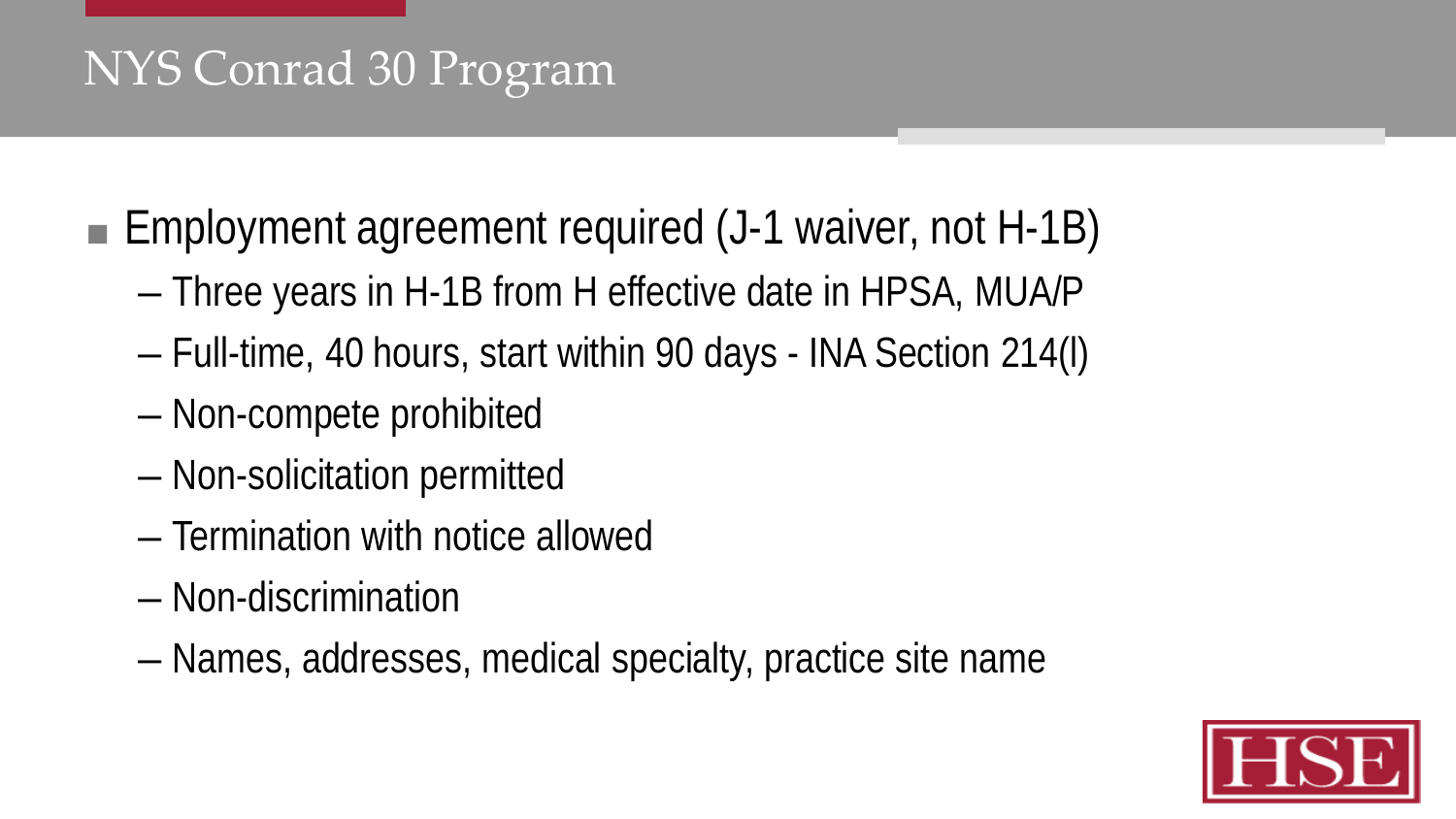#### NYS Conrad 30 Program

- 30 slots per year 50/50 primary / non-primary care
- Around 60 doctors apply per year URMC has no guarantee of approval, 1-2 per institution
- Planning always must include backup plan
- Unable to secure waiver from another J-1 waiver sponsor
- License eligible, but issuance not required
- <sup>∎</sup> FLEX disfavored
- Evidence of recruiting over last six months
- Support letters from local community leaders

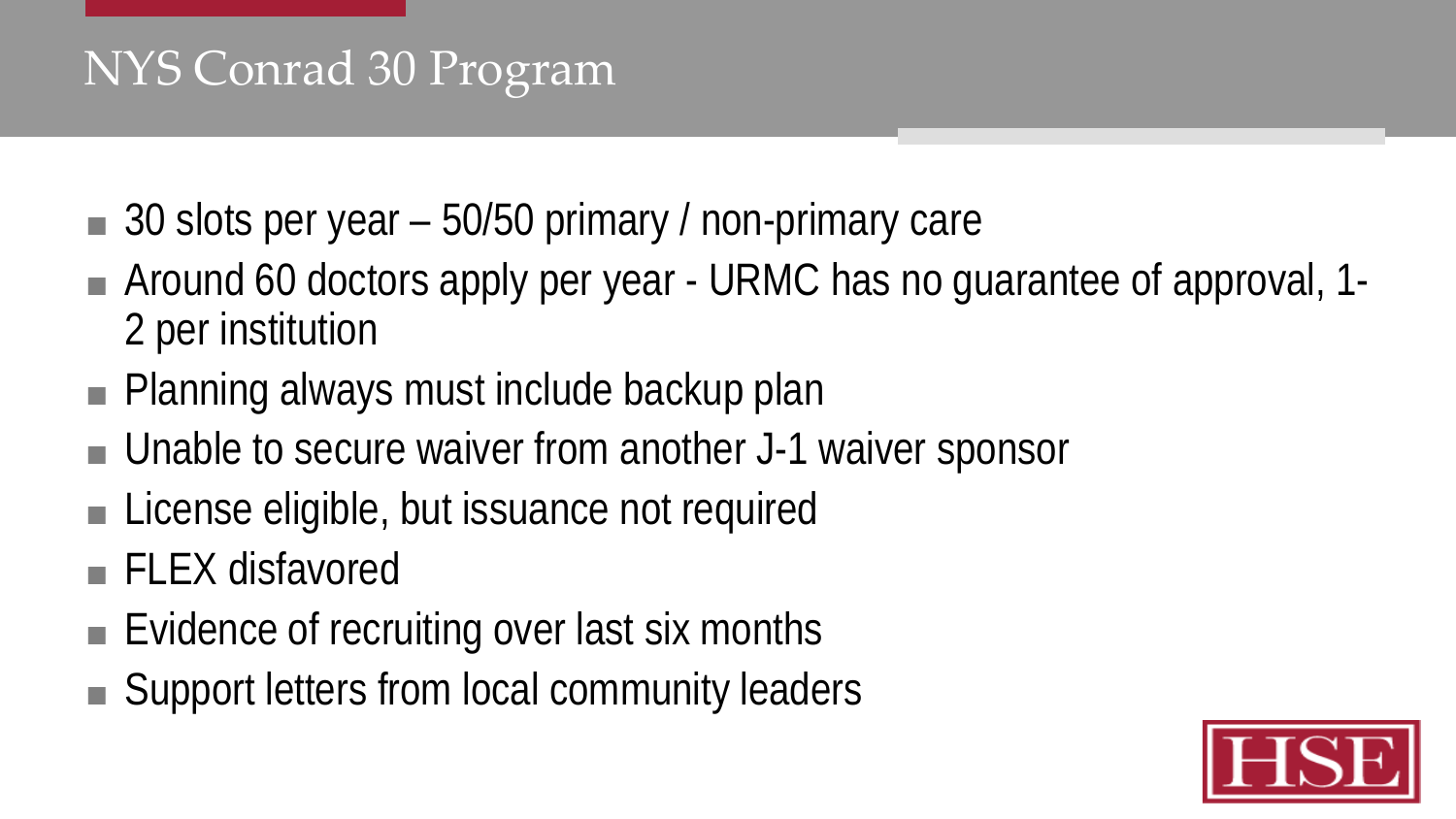#### NYS Conrad Program

- Many states don't use all 30 slots competitive disadvantage
- Deadline, not rolling applications end of November
- URMC leadership meets July / August to select URMC physician for J-1 waiver sponsorship, job offer must be accepted
- Physician understands URMC may not immediately sponsor for J-1 waiver
- NYS normally decides by March
- Get URMC immigration team involved up front, department rep strongly advised to attend initial consultation
- NYS's concern is medical coverage, not URMC success
- Application requires payor mix data Medicaid/Medicare

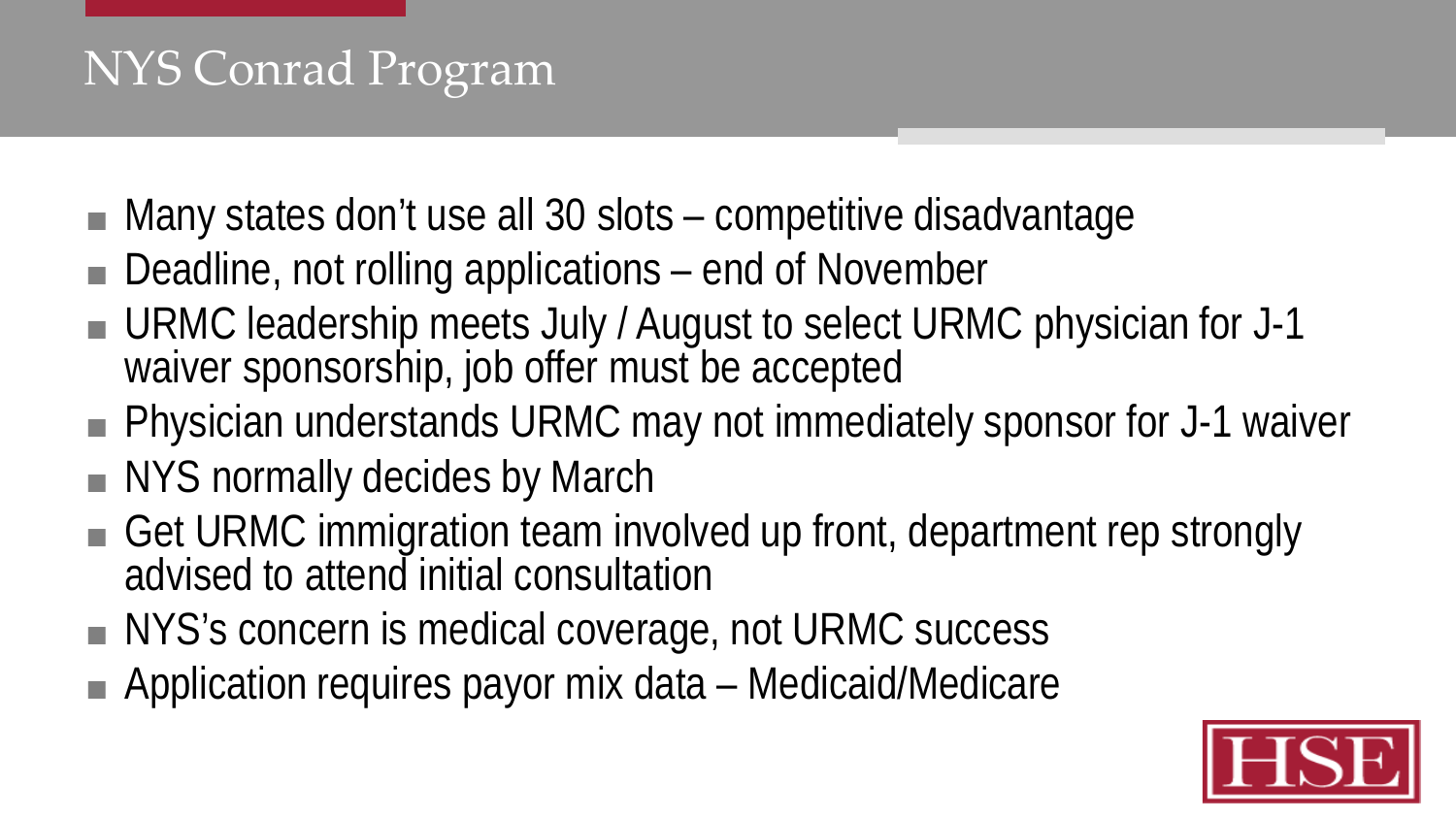#### ARC Prgram

- Employment agreement required (J-1 waiver, not H-1B)
	- Three years in H-1B in ARC / HPSA, not MUA/P
	- Full-time, 40 hours, start within 90 days INA Section 214(l)
	- Termination for cause only
	- \$250,000 liquidated damages for leaving ARC
	- Non-compete prohibited, non-solicitation permitted
	- Non-discrimination prohibited
	- Wage floor
	- Names, addresses, medical specialty, practice site name
	- Limits filling the HPSA and 5 per practice site

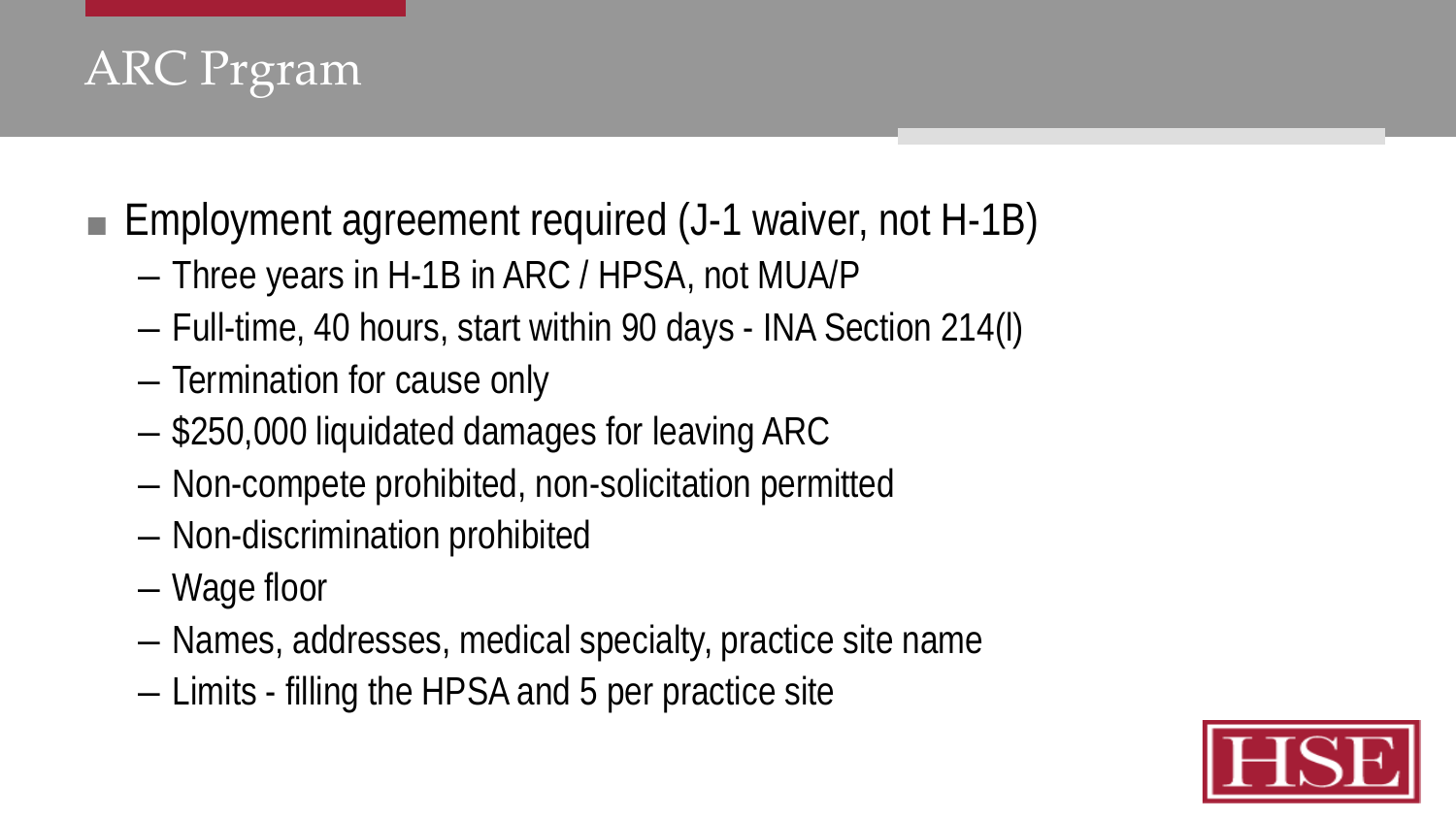#### ARC Program



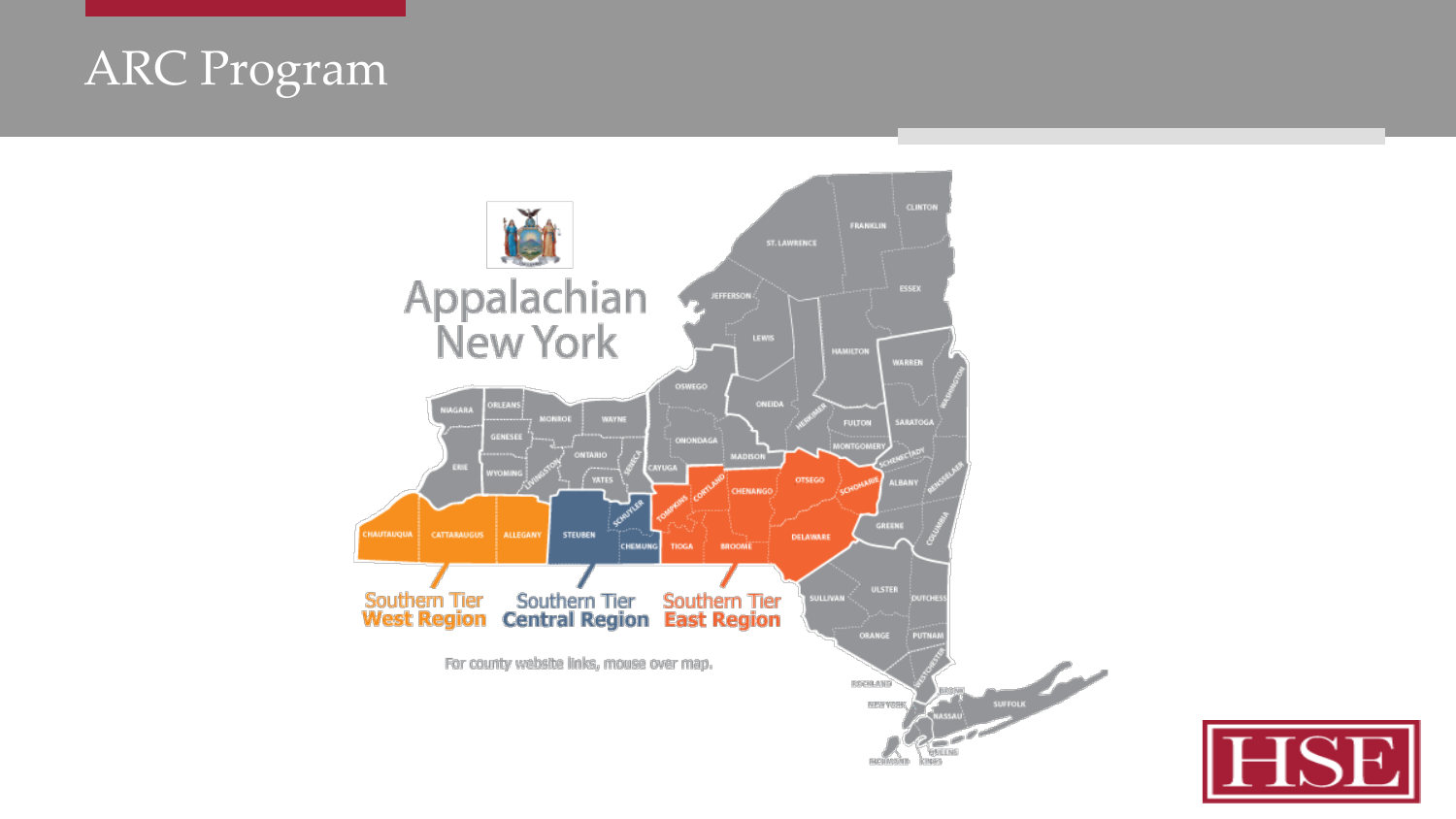

- Unlimited waivers self-imposed limits
- Will now sponsor non-primary care
- License eligible, but issuance not required
- Evidence of 6 months recruiting w/ notice to NYS medical schools
- <sup>∎</sup> If population HPSA, show 3 years Medicaid, Medicare, medically indigent coverage
- Sliding fee scale
- Timeline 3-8 months
- \$3000 filing fee

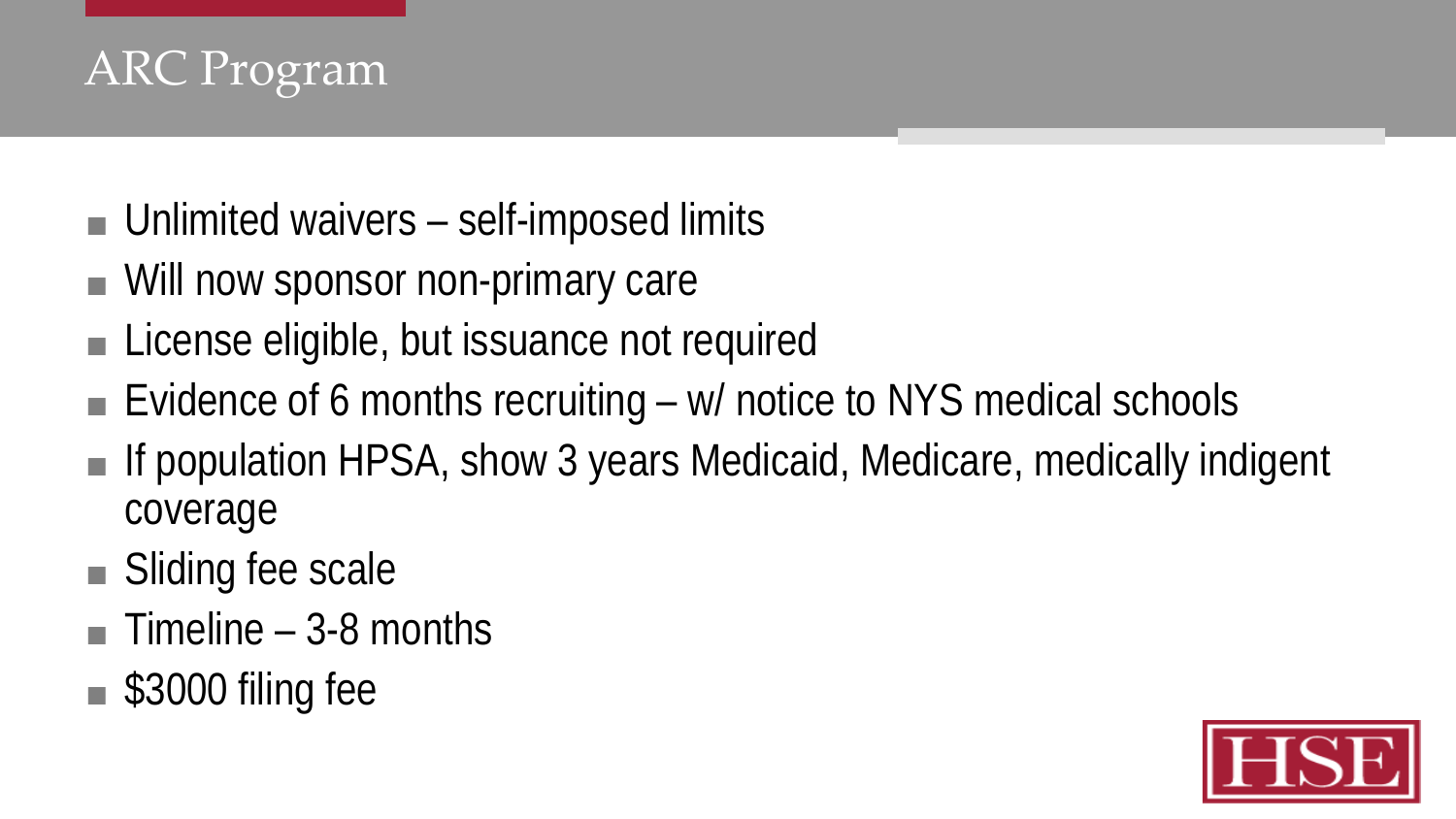

- Same basics, three years, full-time
- Only in HPSA, score 7 or higher
- Only out-patient primary care
- Must commence employment less then one year after residency completion date
- Major update no longer limited to FQHC and will cover hospitalists
- $\blacksquare$  Timeline 2-6 months

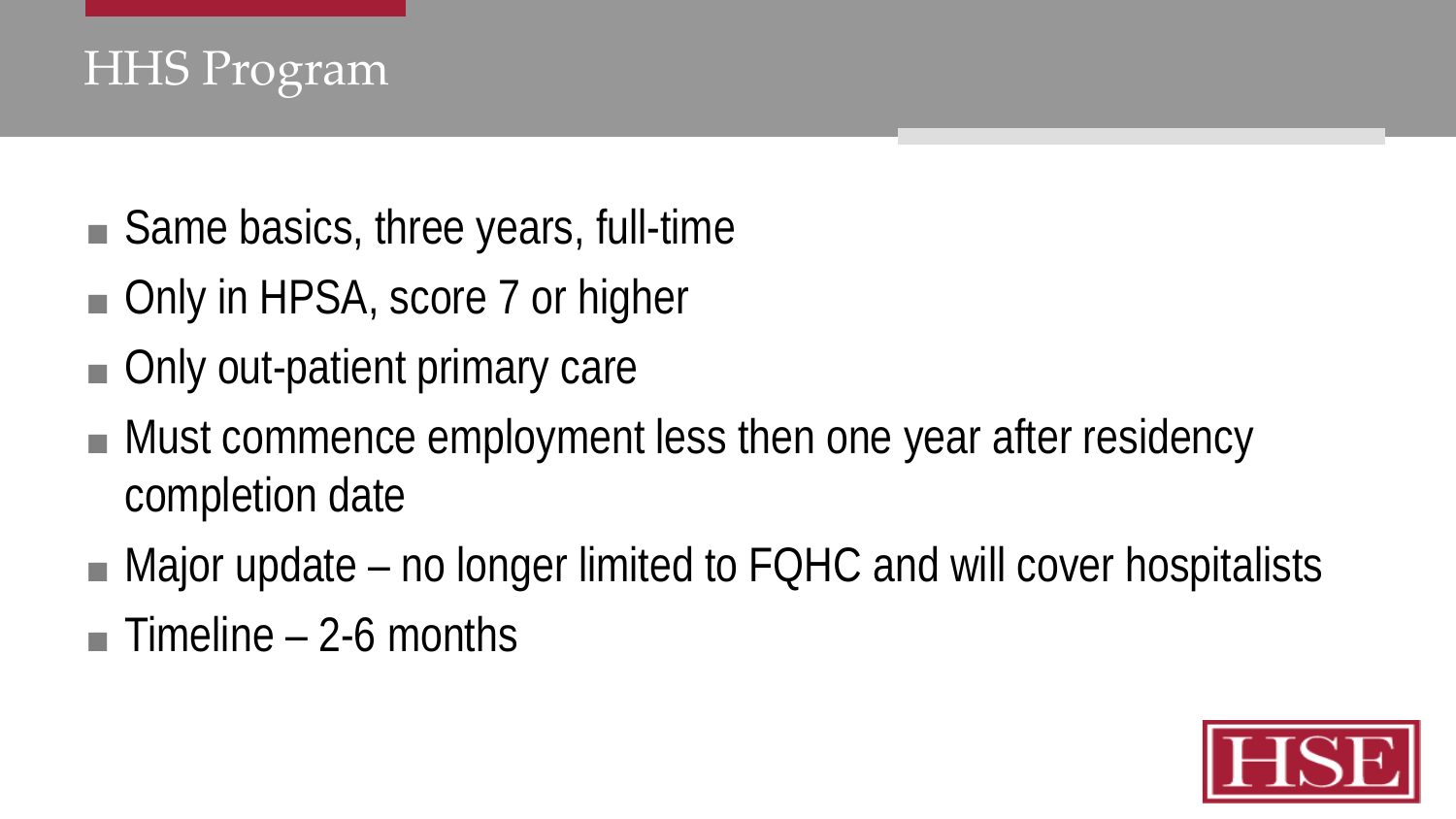#### VA Program

#### ■ Three years, full time

- Allows for as little as 51% clinical practice
- $\blacksquare$  Allows 5/8<sup>th</sup> split 3/8 joint appointment
- Recruiting for minimally qualified US worker or less qualified NIV
- VA location need not be in shortage area
- Submit no more than six months in advance of start date
- If in O-1, must work three years first

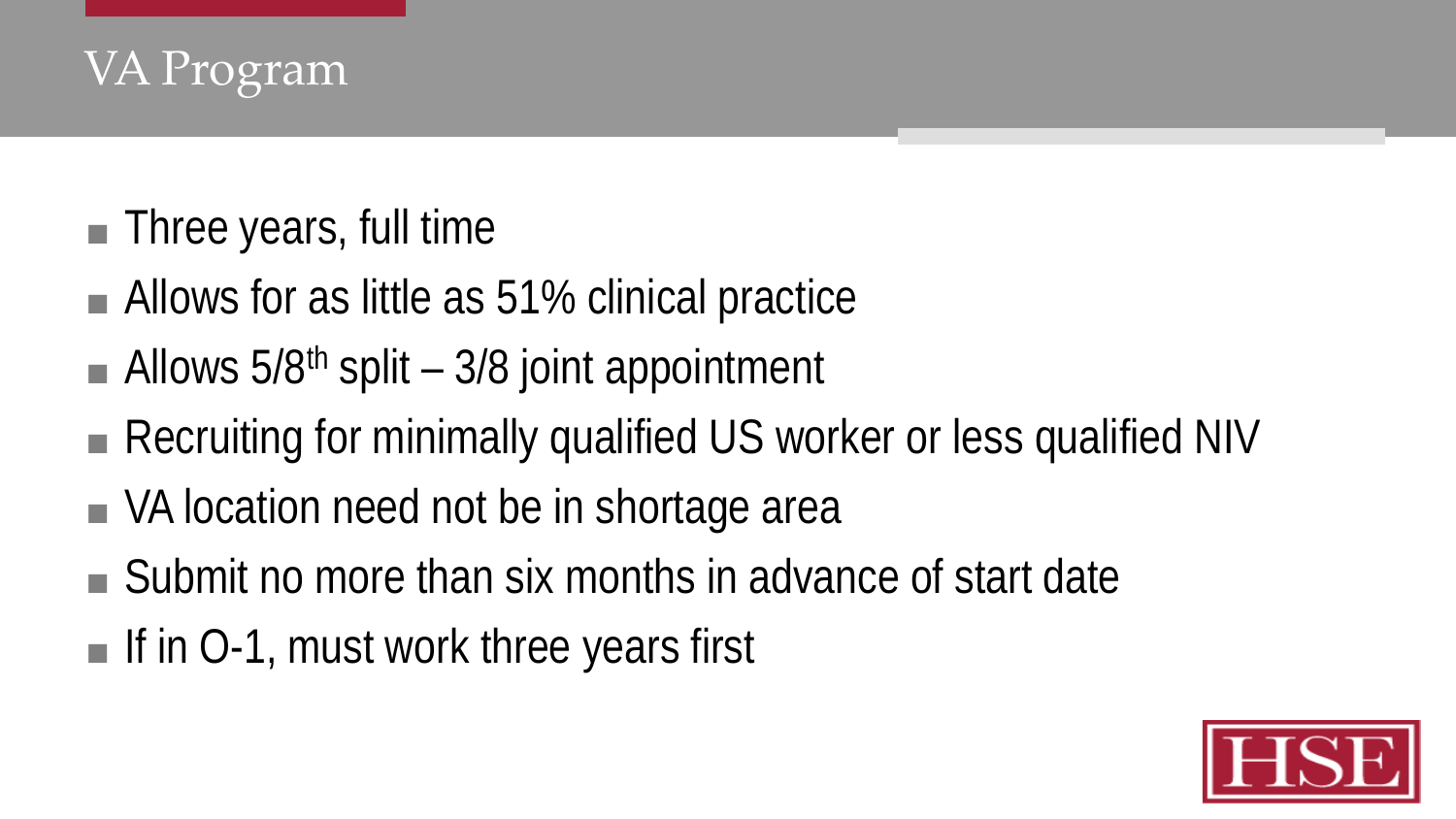#### Employment Visa Options

#### <sup>∎</sup> H-1B, O-1, etc.

- H-1B minimum BA/BS level work
	- 6 year limit, granted in 3 year increments, 7th year H
	- Required wage, location / job / employer specific
	- FMG requires USMLEs, license, ECFMG certificate, foreign equivalent M.D. or foreign license,
	- License best practice to file H only after license approval
	- Timeline for H independent of J waiver plan, very roughly, at least two months
- Canadian/Australian H-1B/E-3 not subject to J-1 foreign residence requirement

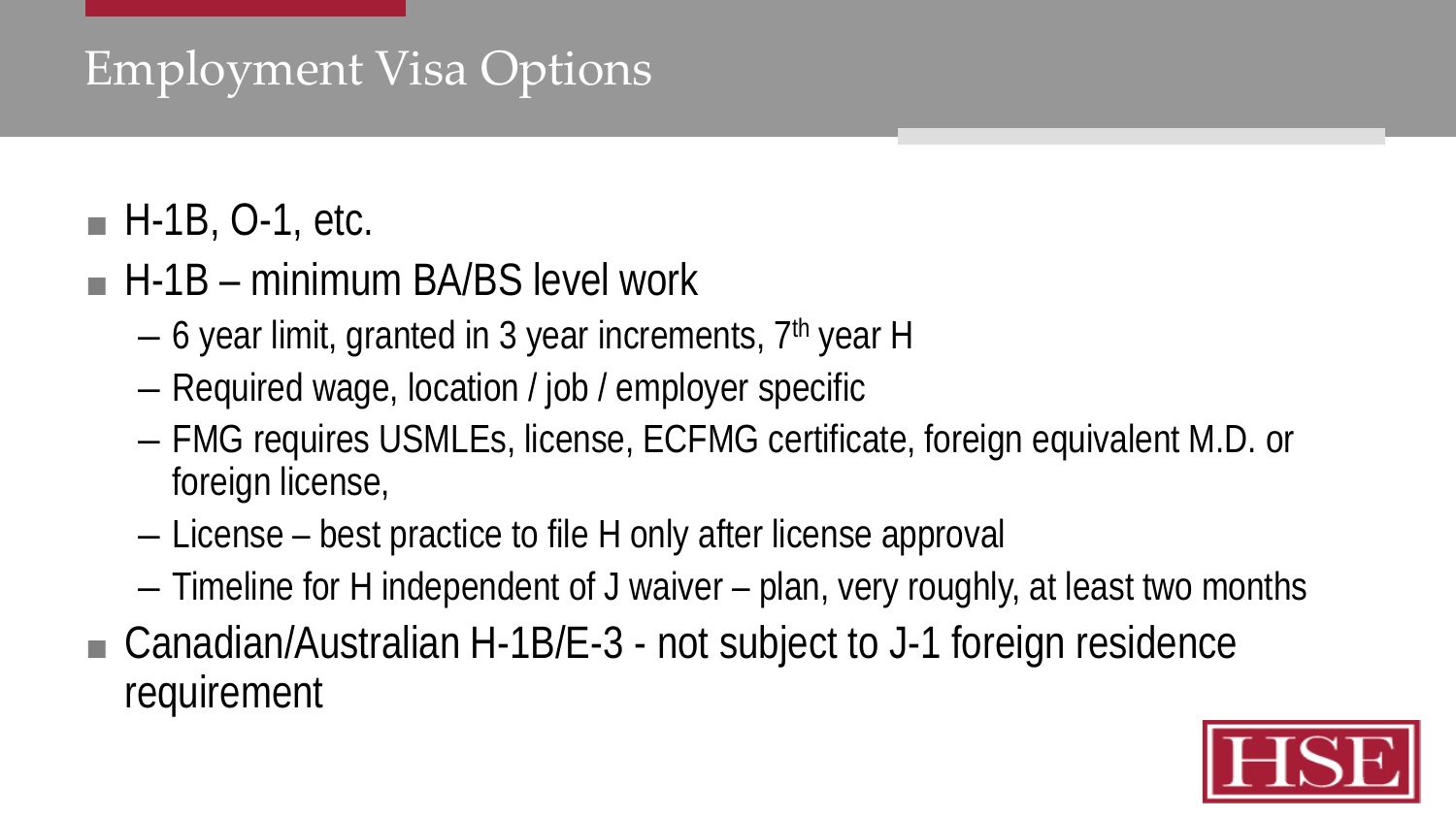#### Employment Visa Options

#### <sup>∎</sup> O-1 - Extraordinary ability

- Not subject to J-1 two-year foreign residence requirement
- No quota issues
- 3 years with unlimited renewals
- License, ECFMG, USMLE not required
- Conrad 30 backup planning Canadian/Australian H-1B and O-1

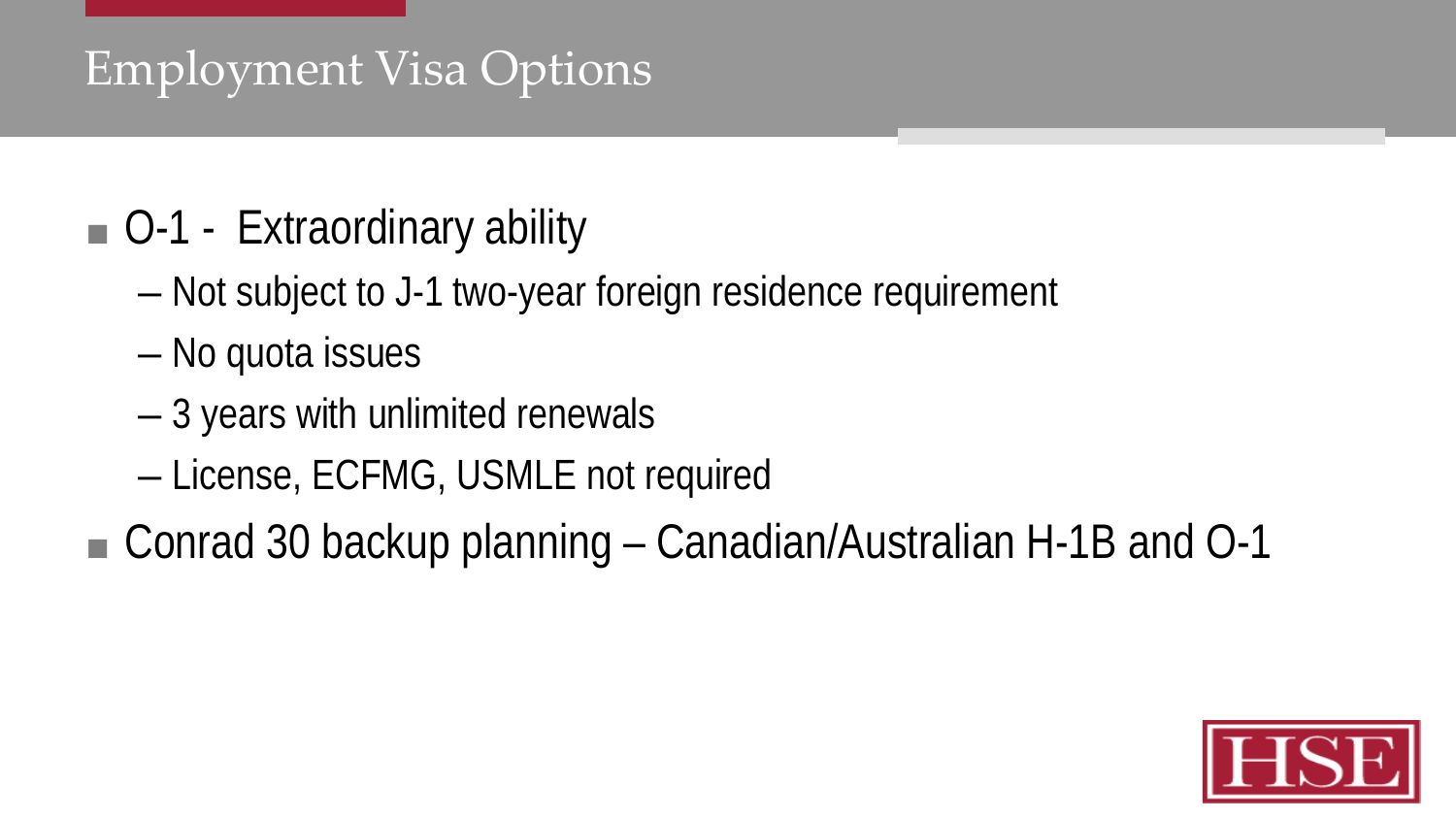#### Transition to Permanent Residence

- Nonimmigrant visas are "temporary"
- Though many are long term, disadvantages abound:
	- Lack of stability
	- Lack of work authorization for spouse/children
	- 21 and out for children
- Practical Considerations of Permanent Residence Timing
	- Savvy employees may leave if employer won't support permanent residence
	- May engender loyalty
	- Need to start early enough to extend H-1B start by year 4
	- Currently very strong chance of approval

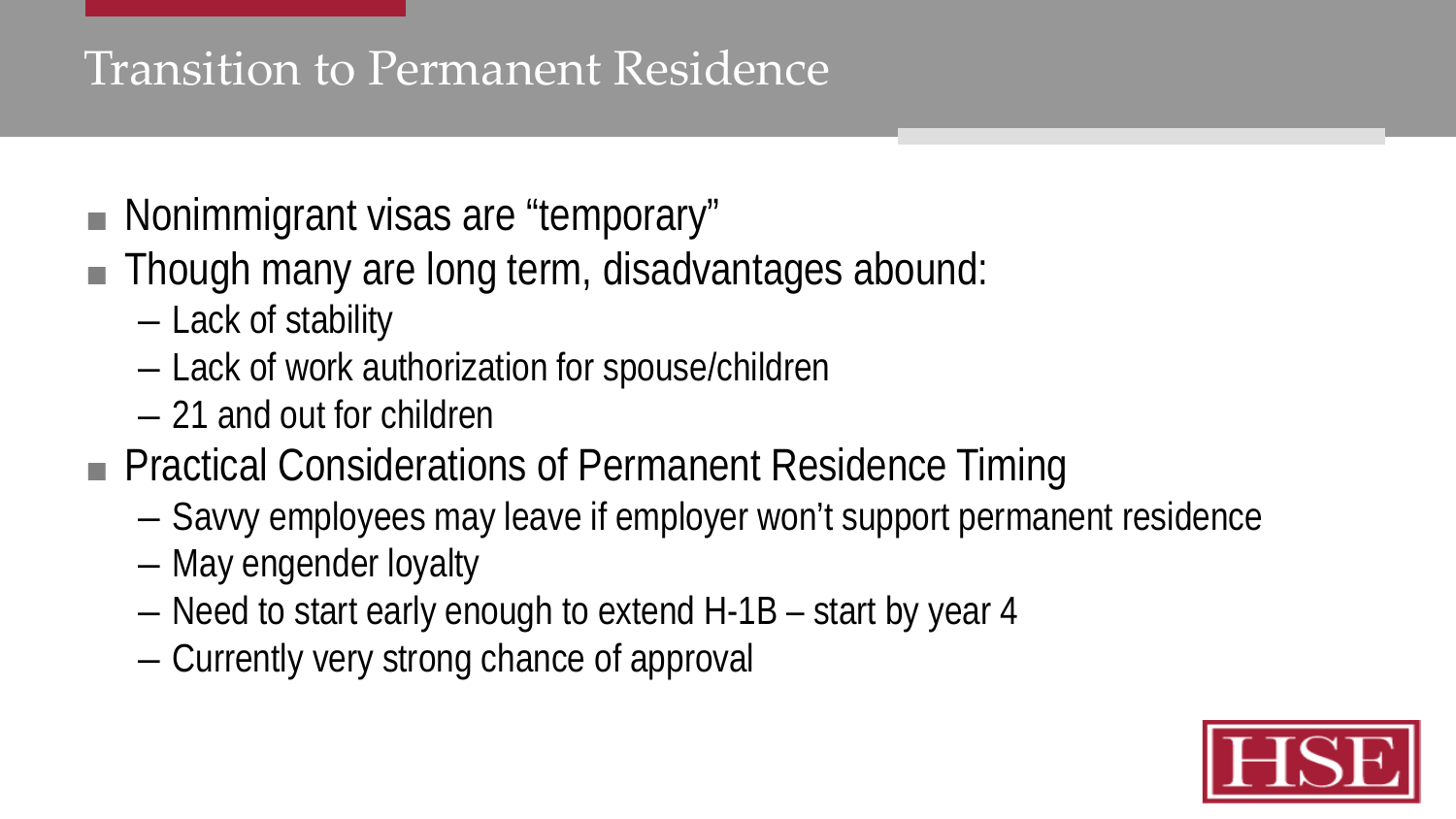#### Permanent Resident Process

### <sup>∎</sup> Three typical employment-based paths

- Labor certification
- Physician national interest waiver
- Extraordinary / Outstanding
- Can be job, location, employer specific
- Timeline one to more than 13 (Indian nationals) years

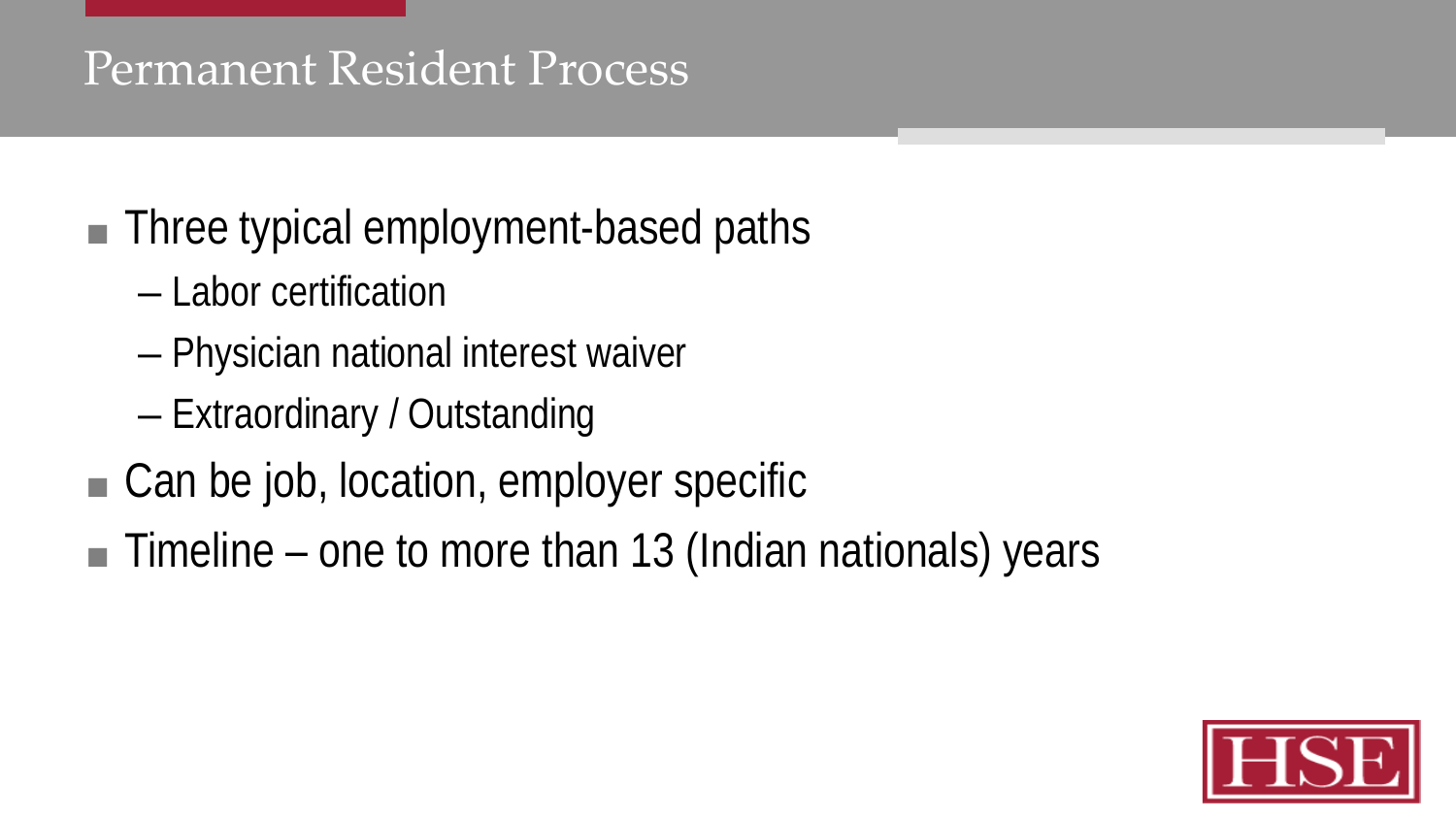#### Travel Considerations

- <sup>∎</sup> Travel Bans:
	- 14-day ban Schengen, Iran, China, Brazil, Ireland, UK
	- H-1B / L / J certain categories June 24, 2020
	- NIE exceptions
- Administrative processing / visa scrutiny
	- Academia / tech workers
	- Extreme vetting
	- Plan travel accordingly, delay possible

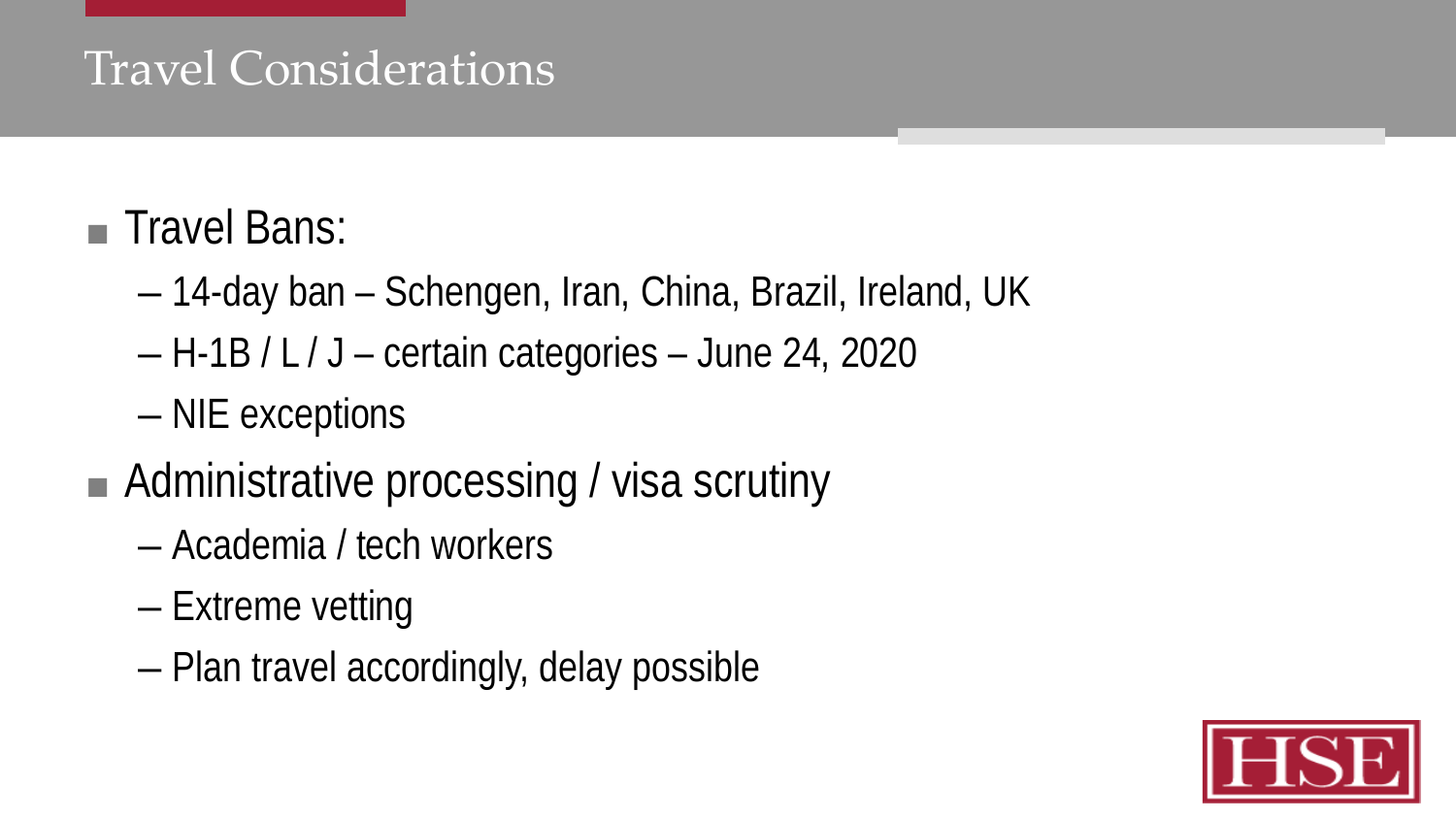

- Immigration expands your talent pool, w/ quid pro quo
- Immigration is job, location, employer specific
- Immigration is complex
	- Get the team involved up front
- Conrad 30 waivers are rationed, Canadian / Australian Hs and O-1s are backup
- ARC, HHS have unlimited waivers
- The government does not care about your timeline
	- Start sooner rather than later your only defense

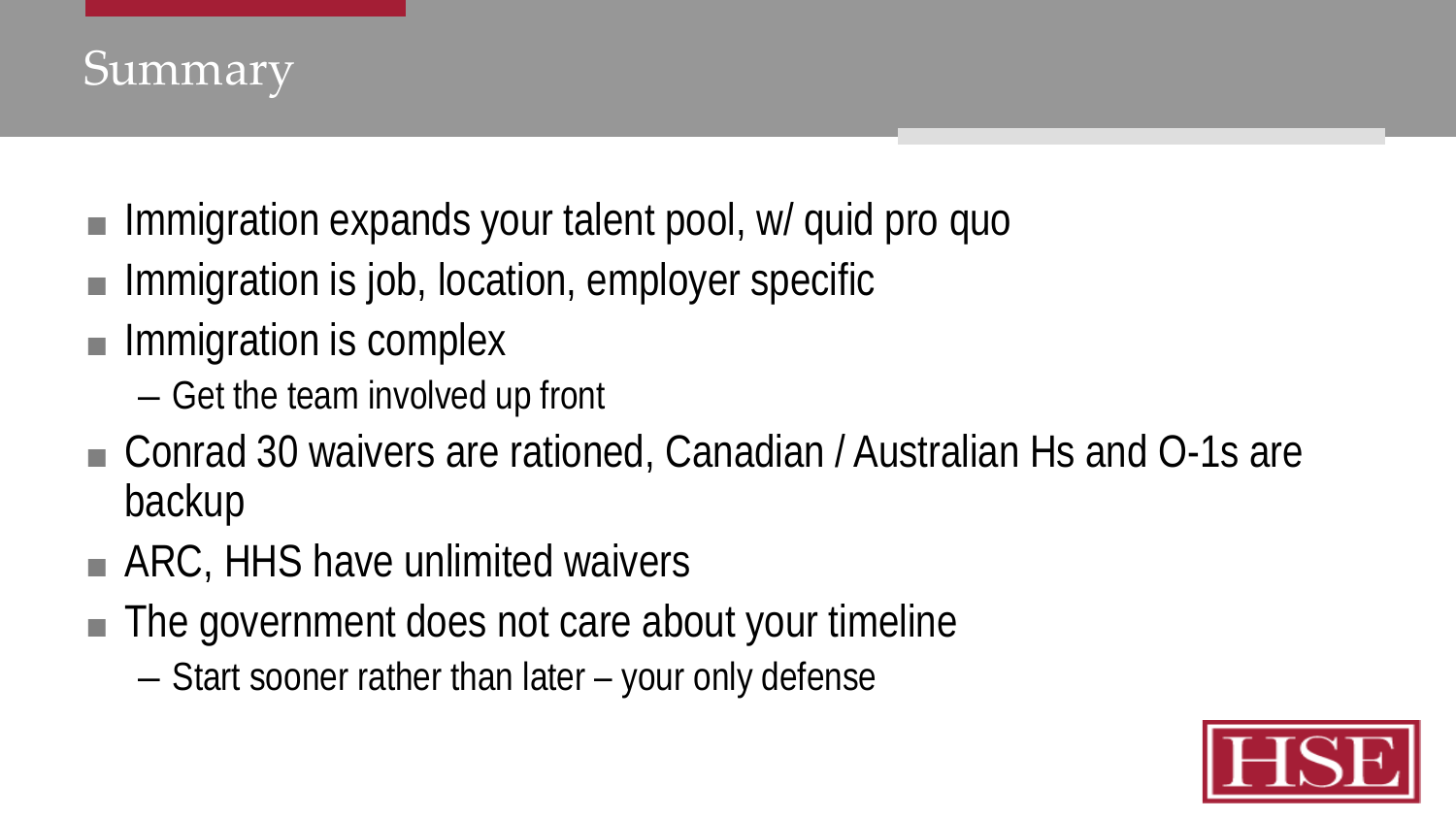

#### Harter Secrest & Emery LLP

#### ATTORNEYS AND COUNSELORS

ROCHESTER . BUFFALO . ALBANY . CORNING . NEW YORK CITY

This presentation is provided as a service to clients and friends of Harter Secrest & Emery LLP. It is intended for general information purposes only and should not be considered as legal advice. The contents are neither an exhaustive discussion nor do they purport to cover all developments in the area. The reader should consult with legal counsel to determine how applicable laws relate to specific situations. Attorney Advertising. Prior